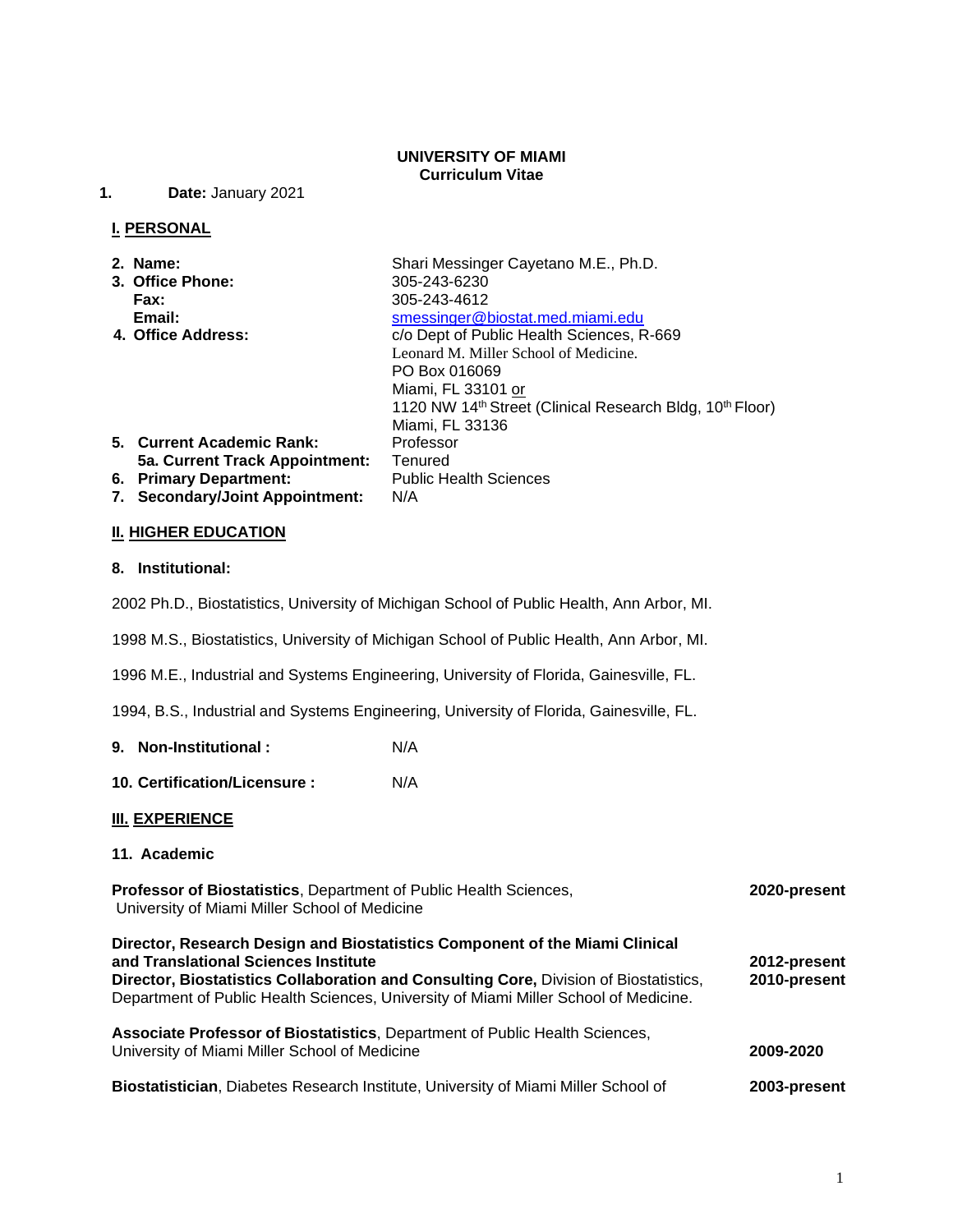Medicine,

| Biostatistician, Juvenile Diabetes Research Foundation Center for Islet<br>Transplantation at the University of Miami-Diabetes Research Institute                                                                               |                                                                                     | 2003-present           |
|---------------------------------------------------------------------------------------------------------------------------------------------------------------------------------------------------------------------------------|-------------------------------------------------------------------------------------|------------------------|
| Director of Biostatistics Core, Diabetes Research Institute,<br>Director of Biostatistics, General Clinical Research Center,<br>University of Miami Miller School of Medicine.                                                  |                                                                                     | 2008-2010<br>2004-2008 |
| University of Miami Miller School of Medicine,                                                                                                                                                                                  | Assistant Professor of Biostatistics, Department of Epidemiology and Public Health, | 2002-2009              |
| Faculty Director, Center for Biostatistical Research and Collaboration, Department of<br>Department of Public Health Sciences, Leonard M Miller School of Medicine,<br>University of Miami                                      |                                                                                     | 2002-2005              |
| of Michigan.                                                                                                                                                                                                                    | Horace H. Rackham Fellow, Horace H. Rackham School of Graduate Studies, University  | 2001-2002              |
| 12. Hospital Appointments                                                                                                                                                                                                       | N/A                                                                                 |                        |
| 13. Non-Academic                                                                                                                                                                                                                | N/A                                                                                 |                        |
| Graduate Teaching Assistant, Applied Statistics II: Generalized Linear<br>Models and Linear Mixed Models, Probability and Distribution Theory,<br>Department of Biostatistics, School of Public Health, University of Michigan. |                                                                                     | 1998-2000              |
| Graduate Research Assistant, Department of Biostatistics and Michigan Diabetes<br>Research and Training Center, University of Michigan.<br>1996-2000                                                                            |                                                                                     |                        |
| Graduate Student Instructor, Operations Research II, Engineering Economics, Health Systems<br>Engineering, Department of Industrial and Systems Engineering and                                                                 |                                                                                     |                        |
| Department of Business Administration, University of Florida.                                                                                                                                                                   |                                                                                     | 1994-1996              |

**14. Military Service** N/A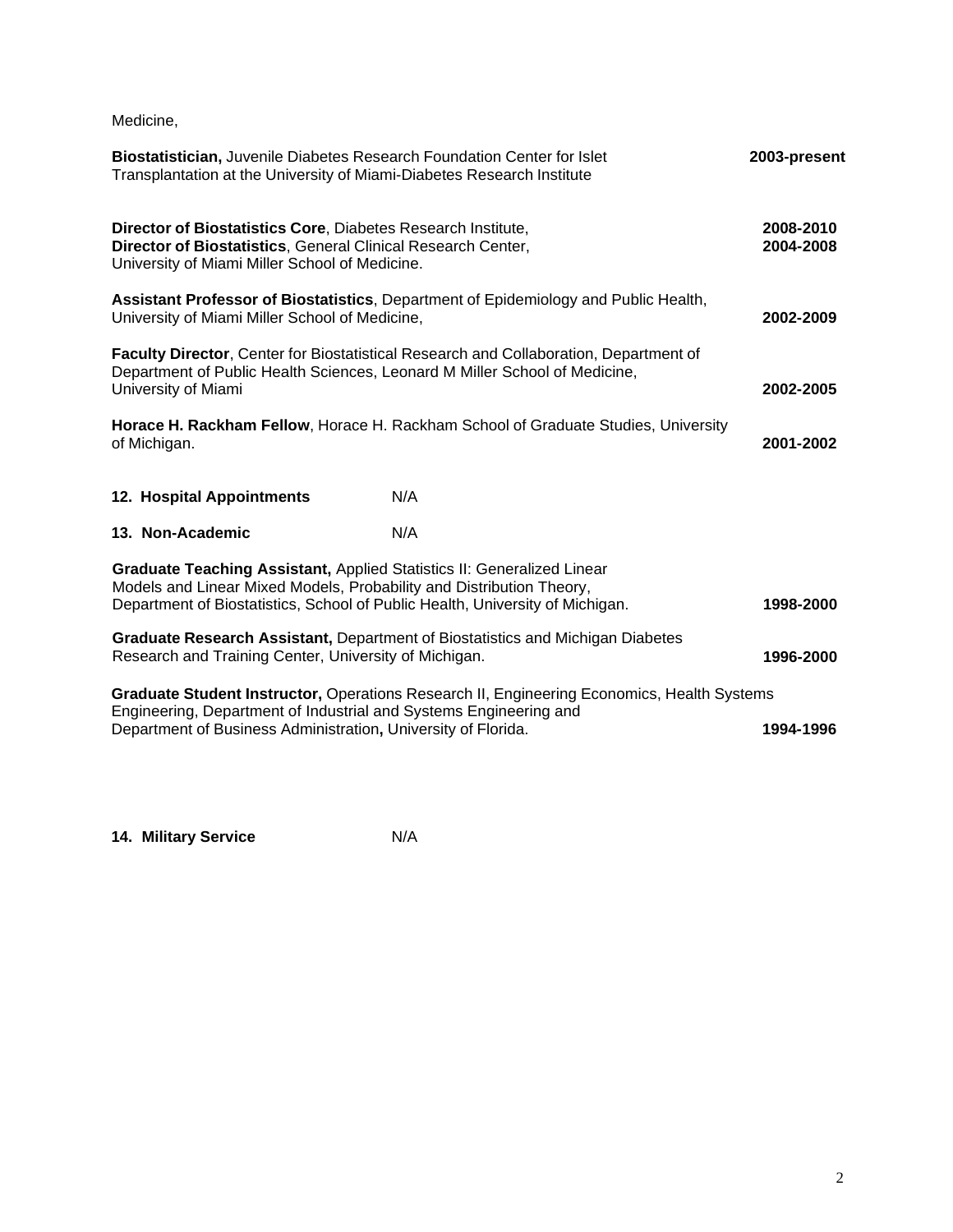#### **IV. PUBLICATIONS**

- **15. Books and Monographs**
- **16. Juried or Referried Journal Articles, Books, and Exhibitions**
- 1. **Messinger Cayetano, S.,** Lo, K., Fundakowski, C., Sargi, Z. Alternatives for model parameterization in risk assessment: an example using parotid malignancy. *Under Review*
- 2. Zarnegarnia, Y., **Messinger Cayetano, S.** A conditional approach for receiver operating characteristic curve construction to evaluate diagnostic test performance in a family-matched case-control design. *To appear in Statistical Methods for Medical Research*
- 3. Lanzoni, G., Linetsky, E., Correa, D., **Messinger Cayetano, S**., et al. Unbilical Cord Mesenchymal Stem Cells for COVID-19 ARDS: a double blind, phase 1/2a, randomized controlled trial. *To appear in Stem Cells Translational Medicine* IF 6:42
- 4. Pugliese et.al. Baseline assessment of circulating microRNAs predicts stimulated insulin secretion one year after the diagnosis of type 1 diabetes *To Appear in Diabetes* IF: 7.43
- 5. **Messinger Cayetano, S**., Crandall, L., The logic of science and the fallacies of popular medical belief: off-label uses of existing pharmaceuticals in COVID-19. *Journal of Cardiac and Pulmonary Rehabilitation* 2020, 4:2 IF: 1.38
- 6. Rios, P., Baidal, D., Camhi, S., Infante, M., Padilla, N., Alvarez Gil, A., Ambut, J., Qasmi, F., Mantero, M., **Messinger Cayetano, S.,** Ricordi, C., Alejandro, R. Long-term persistence of allosensitization after islet allograft failure. *To Appear in Transplantation* IF: 4.74
- 7. Pomann, Gina-Maria, Boulware, L. E., **Messinger Cayetano, S.,** et al. Methods for Training Collaborative Biostatisticians. *To Appear in Journal for Clinical and Translational Science* IF: 3.37
- 8. **Messinger Cayetano, S**., Crandall, L,. Paradox of success and public perspective, the perennial problem of public health prevention *J Epidemiol Community Health* 2020;**74:**679 IF: 3.9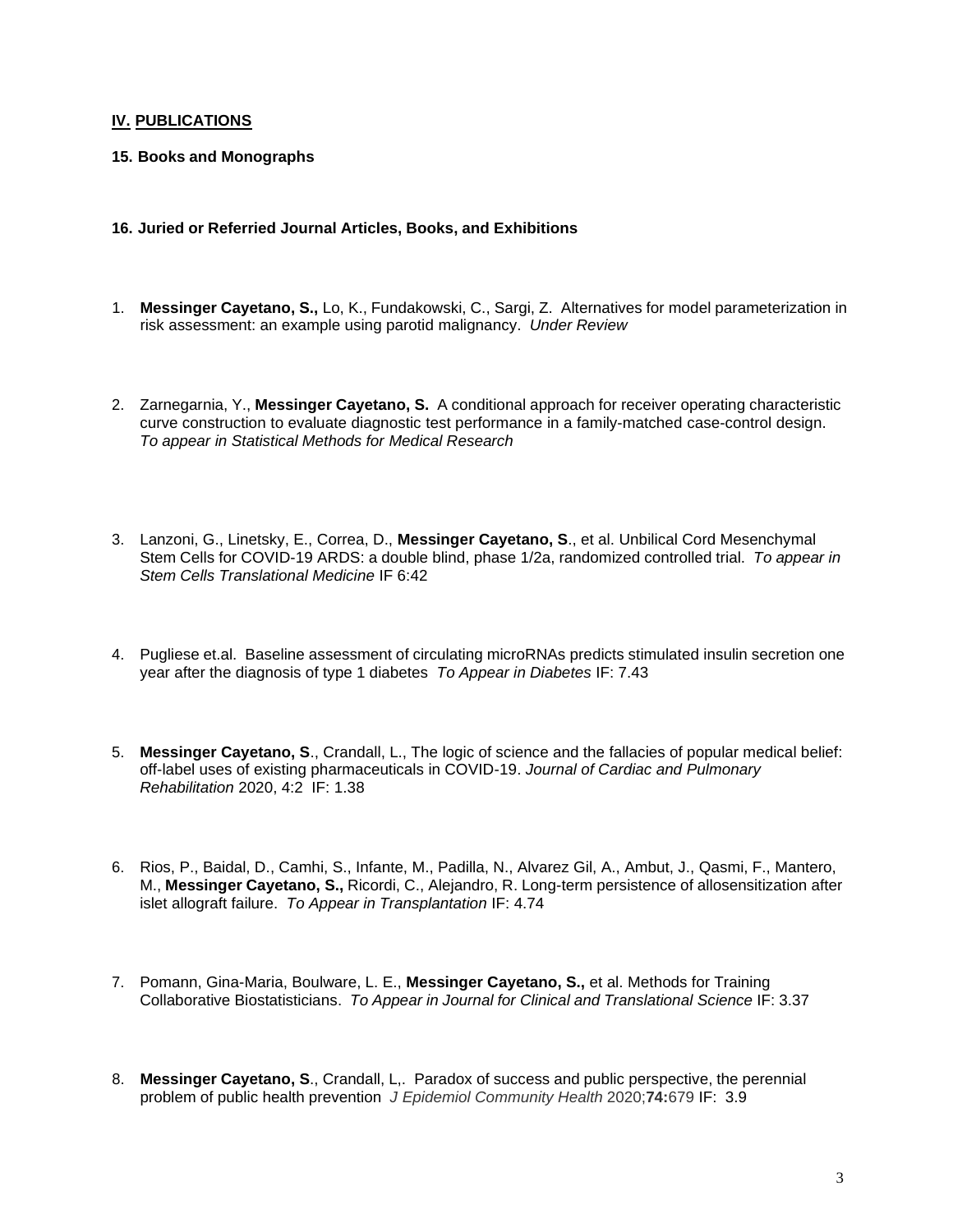- 9. Lanzoni, G., Linetsky, E., Correa, D., Alvarez, RA., Marttos, A., Hirani, K., **Messinger, S**., Castro, JG., Michael John Paidas, JoNell Efantis Potter, Xiumin Xu<sup>1</sup> Marilyn Glassberg<sup>3</sup> Jianming Tan Amit Nilkanth Patel, Bradley Goldstein, Norma Sue Kenyon, David Baidal, Rodolfo Alejandro, Rodrigo Vianna, Arnold I. Caplan and Camillo Ricordi. Umbilical Cord-derived Mesenchymal Stem Cells for COVID-19 Patients with Acute Respiratory Distress Syndrome (ARDS) *CellR4; 8 : e2839,* 2020 IF: 9*.*0
- 10. Zarnegarnia, Y., Messinger, S., Review and limitations of methods for constructing a receiver operating characteristic curve in a case control design*. Far East Journal of Theoretical Statistics* 2019; 57(1) 47- 86. IF: 1.3
- 11. Baidal, D.A., Sanchez, J., Alejandro A., Blaschke, C.E., Hirani, K., Matheson, D.L., **Messinger, S.,** Pugliese A., Ra in L. E., Roque L. A., Vera Or z J. M. and Ricordi C*.* POSEIDON study: a pilot, safety and feasibility trial of high dose omega3 fa y acids and high dose cholecalciferol supplementation in type 1 diabetes. *CellR4 2018; 6 (1): e2489,* 2018. IF: 9*.*0
- 12. Lubrarsky, D., Ulmann, S., Tawwater, J., Whitman, M., Black, M., Lo, K., **Messinger, S.,** Rosen, L., Birnbach, D. The Impact on the rate of adverse events after granting private physicians sovereign immunity at a public hospital. *Journal of Health Management, Policy, and Innovation.* 3(1), 2018. IF: 5.2

\*\*Manetro was a Ph.D. student guided by Dr. Messinger in this research.

13. Vendrame, F., Padilla, N., Peixoto, E., Baidal, D., Lagari, V., Gil, A., Mantero, A., **Messinger, S.,** Ricordi, C., Alejandro, R. Chronic liraglutide administration fails to suppress post-prandial glucagon levels in type 1 diabetic islet allograft recipients with graft dysfunction. *Transplantation* 102(1) e39-e40, 2018. IF: 4.6

> \*\* Messinger, Ricordi, and Alejandro were senior authors on this manuscript. Messinger for design and statistical considerations, Ricordi and Alejandro for the clinical aspects.

\*\*Manetro was a Ph.D. student guided by Dr. Messinger in this research.

14. Snowhite, I., Allende, G., Sosekno, J., Pastori, R., **Messinger Cayetano, S**., Pugliese, A. Association of serum microRNAs with autoimmunithy, disease progression and metabolic impairment in relatives at risk for Type 1 Diabetes. *Diabetologia*, 60(8):1409-1422; 2017 IF 6.2

> \*\*Messinger, and Pugliese were senior authors of this manuscript. Messinger for the design and statistical considerations and Pugliese for the clinical and immunologic aspects

- 15. Portale, A., Wolf, M., **Messinger, S.,** Farzana, P., Juppner, H., Warandy, B., Furth, S., Salusky, I. Fibroblast Growth Factor 23 and Risk of Chronic Kidney Disease Progression in Children. *Clin J Am Soc Nephrol. 2016 Aug 25. pii: CJN.02110216. [Epub ahead of print] PubMed PMID: 27561289.* IF: 6.2
- 16. Zoso A, Serafini P, Lanzoni G, Peixoto E, **Messinger S**, Mantero A, Padilla-Téllez ND, Baidal DA, Alejandro R, Ricordi C, Inverardi L. [G-CSF and Exenatide Might Be Associated with Increased Long-](http://www.ncbi.nlm.nih.gov/pubmed/27285580)[Term Survival of Allogeneic Pancreatic Islet Grafts.](http://www.ncbi.nlm.nih.gov/pubmed/27285580) *PLoS One. 2016 Jun 10;11(6):e0157245. doi: 10.1371/journal.pone.0157245. eCollection 2016. PubMed PMID: 27285580; PubMed Central PMCID: PMC4902232.* IF: 2.8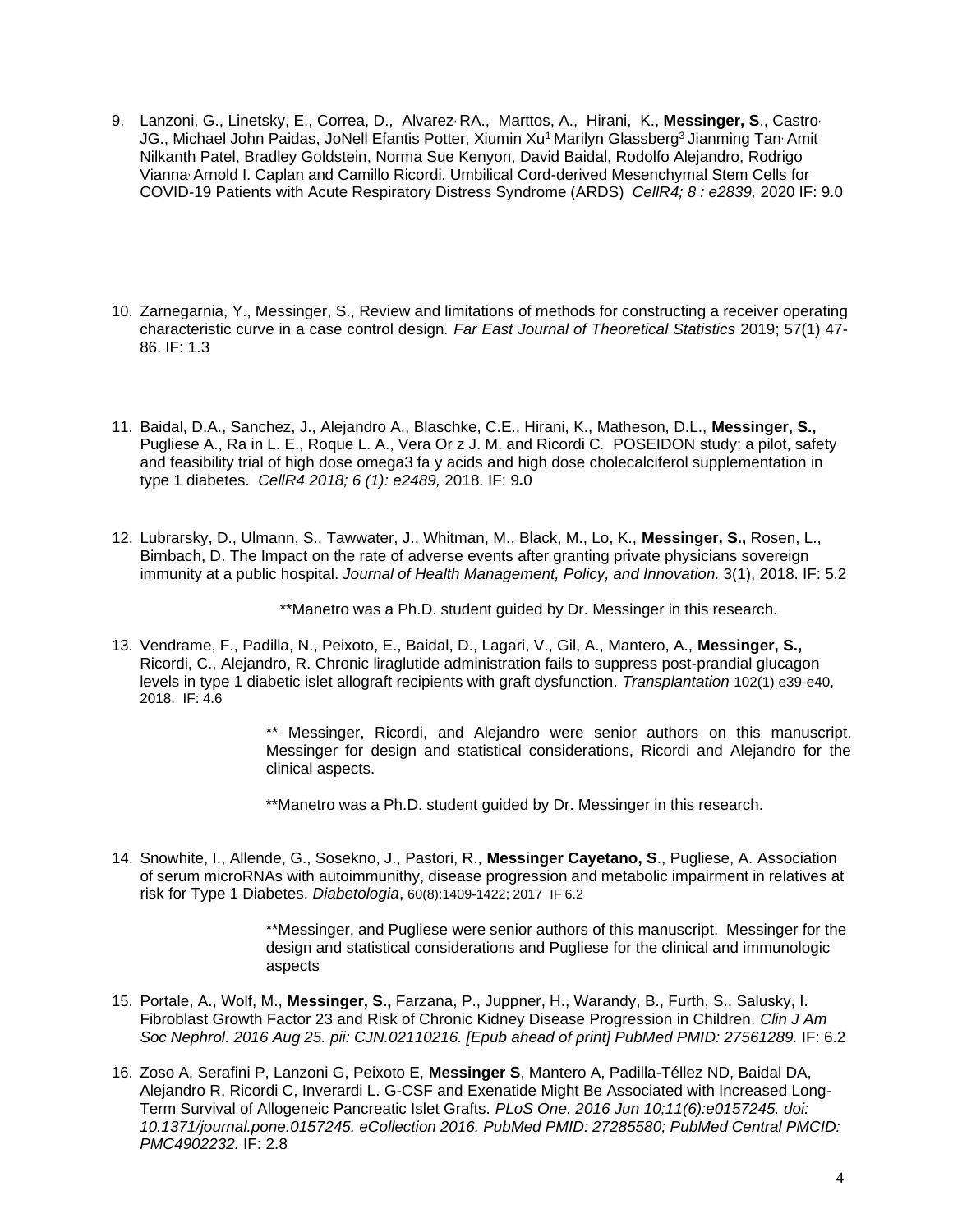\*\*Mantero was a Ph.D. student guided by Dr. Messinger in this research.

17. Vendrame, F., Hopfner Y-Y., Diamantopoulos, S., Virdi, S.K., Allende G., Snowhite, I.V., Reijonen H.K., Chen, L., Ruiz P., Ciancio, G., Hutton, J.C., **Messinger, S**., Burke III, G., Pugliese, A. Risk factors for type 1 diabetes recurrence in immunosuppressed recipients of simultaneous pancreas-kidney transplants. *American Journal of Transplantation* 16; 235-245, 2016 IF: 6.5

> \*\*Messinger, Burke III, and Pugliese were senior authors of this manuscript. Messinger for the statistical considerations and Burke and Pugliese for the clinical and immunologic aspects.

- 18. Burke, GW., Vendrame, F., Virdi, SK., Ciancio G., Chen, L., Ruiz, P., **Messinger, S.**, Reijonen, HK., Pugliese, A. Lessons from Pancreas Transplantation in Type 1 Diabetes: Recurrence of Islet Autoimmunity. *Current Diabetes Reports* 15: 121-130, 2015. IF: 3.6
- 19. Mazumdar, M., **Messinger, S**., Finkelstein, D., Goldberg, J., Lindsell, C., Morton, S., Pollock, B., Rahbar, M., Welty, L., Parker, R. Evaluating Scientists Collaborating in Team-Based Research: a proposed framework. *Academic Medicine* 90(10): 1302-1308, 2015. IF: 4.8
- 20. Metsch, L., Peyerya, M., **Messinger, S**., Jeanty, Y., Parish, C., Valverde, E., Cardenes, C., Boza, H., Tomar, S. Results of the SMILE Study: A randomized controlled trial of the effect of a brief case management intervention to link HIV-positive persons to oral health care*. American Journal of Public Health* 105: 77-84, 2015. IF: 4.1

*\*\**Messinger, S served as the lead author for the design and biostatistics considerations.

- 21. Balamurugan, A.N., Naziruddin B., Lockridge, A., Tiwari, M., Loganathan G., Takita, M., Matsumoto, S., Papas, K., Trieger, M., Rains, H;, Kin, T., Kay, W, Wease, S., **Messinger, S.,** Ricordi, C., Alejandro, R., Markmann, J., Kerr-Conti, J., Rickels, M.R., Liu, C., Zhang, X., Witkowski, P., Posselt, A., Maffi, P., Secchi, A., Berney, T., O'Connell, P.J., B. Hering, J., Barton, F.B. Transplanted Human Islets: Factors Predictive of Product Characteristics from the Collaborative Islet Transplant Registry (CITR) 1999-2010. *American Journal of Transplantation*, 2014 XX:1-12 DOI: 10.111/ajt.12972. IF: 6.5
- 22. Fundakowski, C., Castano, J., Abouya, M., Lo, K., Riveria, A., Ojo, R., Gomez-Fernandez, C**., Messinger, S.**, Zoukaa, S.; The Role of Indeterminate Fine Needle Biopsy in the Diagnosis of Parotid Malignancy. *The Laryngoscope*, 2014; 124(3):678-81. DOI: 10.1002/lary.24341. IF: 2.4

\*\*Messinger, S. and Zoukka, S. were both senior authors on this manuscript. Messinger for design and biostatistics and Zoukaa for clinical aspects of the investigation.

- 23. Portale, A., Wolf, M., Jüppner, H., **Messinger, S**., Kumar, J., Welleling-Perry, K., Schwartz, G., Warady, B., Salusky, I. Disordered FGF23 and Mineral Metabolism In the Chronic Kidney Disease in Children (CKiD) Cohort. *[Clinical Journal of the American Society of Nephrology.](http://www.ncbi.nlm.nih.gov/pubmed/?term=Portale%2C%2BA.%2C%2B%2BWolf%2C%2BM.%2C%2BJ%C3%BCppner%2C%2BHarald.%2C%2BMessinger%2C%2BS.%2C%2C)* 2014;9(2):344-53. doi: 10.2215/CJN.05840513. IF: 6.2
- 24. Pollack, H., Pereyra, M., Albel, S., **Messinger, S.,** et al. Dentists' Willingness to Provide Expanding HIV Screening in Oral Health Care Settings: Results from a Nationally Representative Survey. *[American](http://www.ncbi.nlm.nih.gov/pubmed/?term=Pollack%2C%2BH.%2C%2BPereyra%2C%2BM.%2C%2BAlbel%2C%2BS.%2C%2BMessinger%2C%2BS) Journal of Public Health*. 2014;104(5):872-80. doi: 10.2105/AJPH.2013.301700. IF: 4.1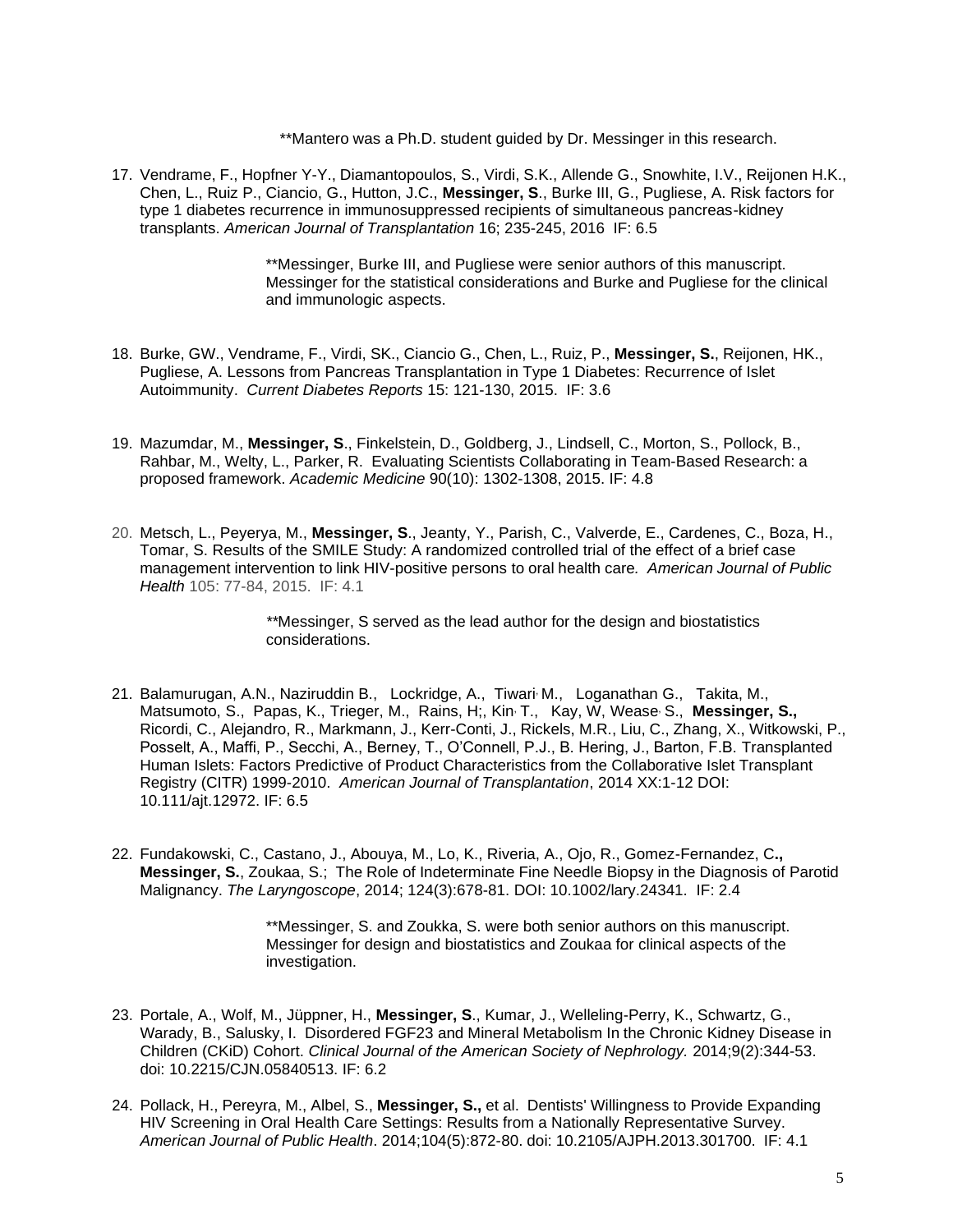- 25. Peixoto, E., Bozkurt, N., **Messinger, S.,** García, M., ; Lauriola, V., Corrales, A., Herrada, E., Ricord, C.,; Alejandro, R.,. The Use of 1,5-anhydroglucitol for Monitoring Glycemic Control in Islet Transplant Recipients. *Cell Transplantation,* 2014; 23(10) 1213-1219(7) DOI:10.3727/096368913X669734. IF: 2.9
- 26. Tang, F., **Messinger, S.,** Cray, C. Use of an Indirect Sampling Method to Produce Reference Intervals for Hematology and Chemistry Analyses in Psittaciforms. *Journal of Avian Medicine and Surgery 2013;* 27; 194-203. IF: 0.6

\*Tang was a Ph.D. student guided by Dr. Messinger in this research.

- 27. Isakova, T., Xie, H., **Messinger, S**., Cortazar, F., Scialla, J., Guerra, G., Contreras, G., Roth, D., Burke III, G., Molnar, M., Mucsi, I., Wolf, M., Inhibitors of mTOR and Risks of Allograft Failure and Mortality in Kidney Transplantation. *American Journal of Transplantation* 13; 100-110, 2012. AJT-O-12-00861.R1. IF: 6.5
- 28. Barton F., Rickels, M., Alejandro, R., Hering, B., Wease, S., Naziruddin, B., Oberholzer, J.,Odorico, J., Garfinkel, M., Levy, M., Pattou, F., Berney, T., Secchi, A., **Messinger, S.,** Senior, P., Maffi, Paola, Posselt, A., Stock, P., Kaufman, D., Luo, X., Kandeel, F., Cagliero, E., Turgeon, N., Witkowski, P., Naji, A., O'Connell, P. Improving Outcomes in Clinical Islet Transplantation: 1999-2010. *Diabetes Care* 35: 1436–1445, 2012 IF: 13.4
- 29. Tan, J., Wu, W.,Liao, L., Zheng,F., Xu, X., Liao, L., Zheng, F., **Messinger, S**., Sun, X., Chen, J., Yang, S., Cai, J., Gao, X., Pileggi, A., Ricordi, C., Induction 1 therapy with autologous mesenchymal stem cells in living-related kidney transplantation: a randomized controlled study. *JAMA. 2012;* 307(11):1169-77. IF: 51.3
- 30. Han, D., Leyva, C., Matheson, D., Mineo, D., **Messinger, S**., Blomberg, G., Hernandez, A., Meneghini, L., Allende, G., Skyler, J., Alejandro, R., Pugliese, A., and Kenyon, N. Immune Profiling by Multiple Gene Expression Analysis in Patients At-risk and with Type 1 Diabetes. *Clinical Immunology*.;139:290-301, 2011. IF: 4.2
- 31. Del Olmo Garcia, M. I., Vincenzo, L., Gomez Aracena, A., **Messinger, S**., Corrales, A. Ricordi, C., and Alejandro, R. Alterations of the Female Reproductive System in Islet Recipient Receiving Immunosuppression. *Cell Transplantation*. 2011; 20(10) 1649-51 doi: 10.3727/096368910X557209. IF: 2.9
- 32. Vigoda, M., Sweitzer, B.J., Miljkovic, N., Arheart, K., **Messinger, S**., Candiotti, K., Lubarsky, D. Do Anesthesiology Residents Correctly Apply the 2007 American College of Cardiology/American Heart Association (ACC/AHA) Guidelines on Perioperative Cardiac Evaluation when Evaluating Simulated Patients *Anesthesia and Analgesia*. Apr;112(4):940-9, 2011. IF: 3.8
- 33. Pereyra, M., Metsch, L., Tomar, S., Valverde, E., Jeanty, Y., **Messinger, S**., Boza, H. Utilization of dental care services among low income HIV-positive persons in primary care. *AIDS Care*, 23(1): 98-106, 2011. IF: 2.1
- 34. Yamamoto, T., Mita, A., Ricordi, C., **Messinger, S**., Miki, A., Sakuma, Y., Barker, S., Fornoni, A., Molano, R.D., Inverardi, L., Pileggi, A., Ichii, H. Prolactin Supplementation to Culture Medium Improves Beta-Cell Survival. *Transplantation,* 89: 1328-35, 2010. IF: 4.6
- 35. Mita, A., Ricordi, C., **Messinger, S.**, Miki, A., Misawa, R., Barker, S., Molano, R.D., Haertter, R., Alvarez, A., Khan, A., Pileggi, A., Miyagawa, S., Inverardi, L., Ichii, H. Anti-proinflammatory Effects of Purification Method Using Iodixanol (OptiPrep)-Based Density Gradient on Human Islet Preparations. *Cell Transplantation*, 19; 1537–1546, 2010. IF: 2.9
- 36. Metsch, L.R., Pereyra, M., **Messinger, S.**, del Rio, C., Strathdee, S.A., Anderson-Mahoney, P., Rudy, E., Marks, G., Gardner, L., Antiretroviral Treatment and Access Study (ARTAS) Study Group. HIV Transmission Risk Behaviors among HIV Infected Persons who are Successfully Linked to Care. *Clinical Issues in HIV Medicine: Recent Advances & Challenges*, Republished in *2009;* 166-173. IF: 3.8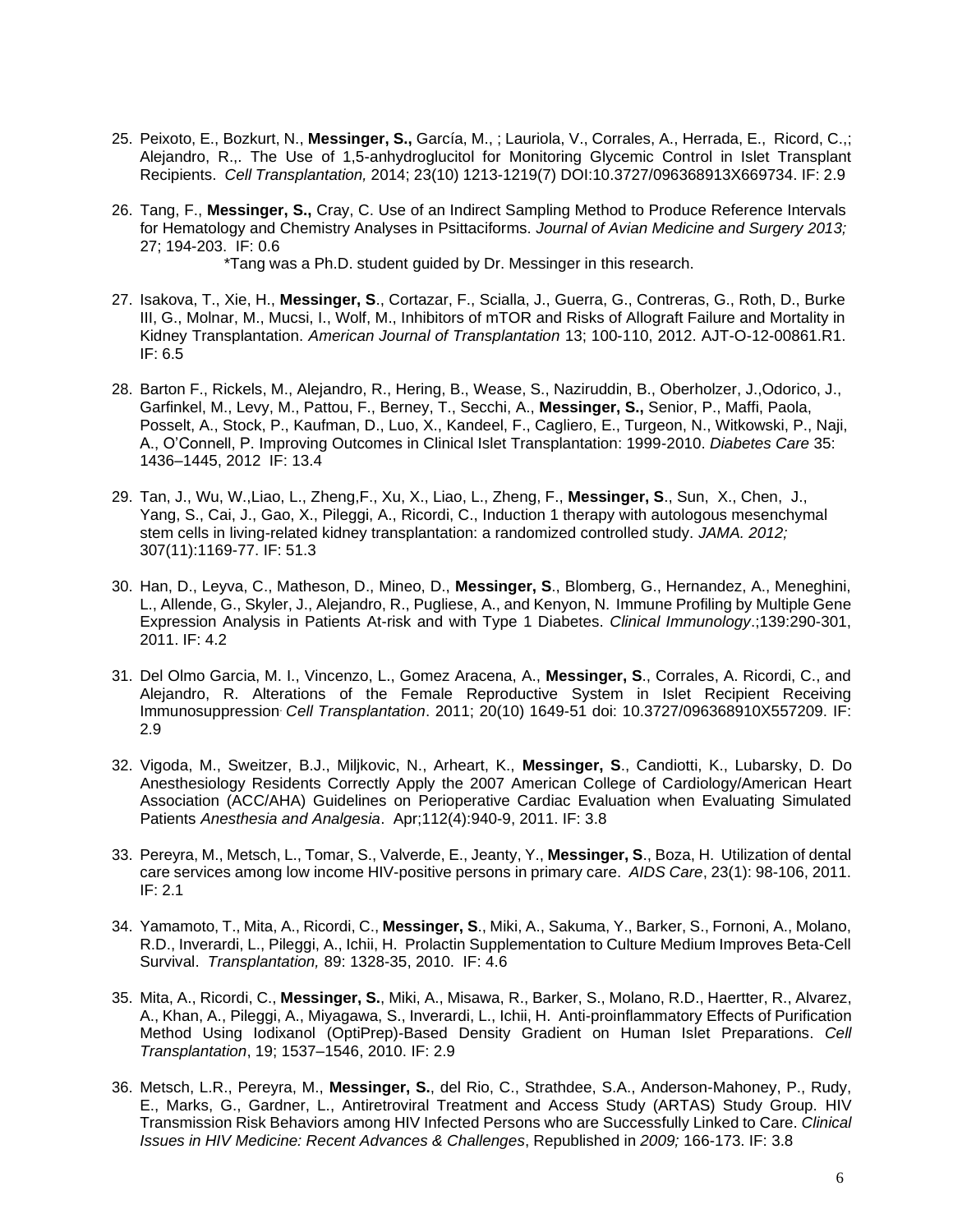- 37. Faradji, R. N., Froud, T., **Messinger, S.**, Monroy, K., Pileggi, A., Mineo, D., Thipaporn, T., Mendez, A., Ricordi, C., Alejandro, R.; Long-Term Metabolic and Hormonal Effects of Exenatide in Islet Transplant Recipients with Allograft Dysfunction. *Cell Transplantation,* 18; 1247-1259, 2009. IF: 2.9
- 38. Tharavanij, T., Froud, T., Leitao, C., Baidal, D., Paz-Pabon, C., **Messinger, S**., Cure, P., Bernetti, K., Ricordi, C., Alejandro, R. Clinical Use of Fructosamine in Islet Transplantation Thipaporn Tharavanij. *Cell Transplantation*, 18; 453-458, 2009. IF: 2.9
- 39. Leitao, C., Cure, P., **Messinger, S.,** Pileggi, A., Lenz, O., Froud, T., Faradji, R., Selvaggi, G., Kupin, W., Ricordi, C., Alejandro, R. Stable Renal Function After Islet Transplantation: Importance of Patient Selection and Aggressive Clinical Management. *Transplantation,* 87: 681-688, 2009. IF: 4.6
- 40. Baidal, D., Faradji, R., **Messinger, S.**, Froud, T., Monroy, K., Ricordi, C., Alejandro, R.; Early Metabolic Markers of Islet Allograft Dysfunction. *Transplantation,* 87: 689-697**,** 2009*.* IF: 4.6
- 41. Miki, A., Ricordi, C., **Messinger S.**, Yamamoto, T., Mita A., Barker, S., Haetter, R., Khan, A., Alejandro, R., Ichii, H.; Toward Improving Human Islet Isolation from Younger Donors; Rescue Purification is More Efficient for Trapped Islets. *Cell Transplantation* 18; 13-22**,** 2009. IF: 2.9
- 42. Metch, L., Pereyra, M., **Messinger, S.**, del Rio, C., Strathdee, S. A., Anderson-Mahoney, P., Rudy, E., Marks, G., Gardner, L.; Continuing Risk Behaviors among HIV-positives not in HIV care: A Longitudinal Examination. *Clinical Infectious Diseases* 47; 577-584, 2008. IF: 9.1
- 43. Estrada E, Valacchi F, Nicora E, Brieva s, Esteve C, Echevarria L, Froud T, Bernetti K, (Cayetano) **Messinger S**, Velazquez O, Alejandro R, Ricordi C. Combined Treatment of Intrapancreatic Autologous Bone Marrow Stem Cells and Hyperbaric Oxygen in Type 2 Diabetes Mellitus. *Cell Transplantation*, 17; 1295-1304, 2008. IF: 2.9
- 44. Faradji R.N., Tharavanij T., **Messinger S.**, Froud T., Pileggi A., Monroy K., Mineo D., Baidal D.A., Cure P., Ponte G., Mendez A., Selvaggi G., Ricordi C., Alejandro R.; Long Term Insulin Independence and Improvement of Glucose-Induce Insulin Secretion After Supplemental Islet Infusion Exenatide Treatment. *Transplantation*, 86:1658-1665, 2008 IF: 4.6
- 45. Tharavanij, T., Betancourt, A., **Messinger, S.**, Cure, P., Baidal, D., Leitao, C., Bernetti, K., Froud, T., Ricordi, C., Alejandro, R.; Improved Long-term Quality of Life after Islet Transplantation. *Transplantation* 86; 1161-1167, 2008*.* IF: 4.6
- 46. Froud, T., Faradji, R., Pileggi, A., **Messinger, S.**, Baidal, D., Ponte, G., Cure, P., Monroy, K., Mendez, A., Selvaggi, G., Ricordi, C., Alejandro, R.; The Use of Exenatide in Clinical Islet Transplant Recipients Demonstrating Chronic Islet Allograft Dysfunction. *Transplantation* 86: 36-45, 2008. IF: 4.6
- 47. Gorn, L., Faradji, R., **Messinger, S.,** Monroy, K., Baidal, D., Froud, T., Mastrototaro, J., Ricordi, C., Rodolfo A.; Impact of Islet Transplantation on Glycemic Control as Evidenced by CGMS. Journal of Diabetes Science and Technology: 221-228, 2008. IF: 2.1
- 48. Cure, P., Pileggi, A., Froud, T., **Messinger, S.**, Faradji, R., Baidal, D., Cardani, R., Pugliese, A., Betancourt, A., Esquenazi, V., Ciancio, G., Burke, G., Selvaggi, G., Ricordi, C., Alejandro, R.; Improved Metabolic Control and Quality of Life in Seven Patients with Type 1 Diabetes Following Islet After Kidney Transplantation. *Transplantation* 85(6): 801-812, 2008. IF: 4.6
- 49. Poggioli, R., Faradji, R., **Messinger, S.**, Enfield, G., Cure, P., Ponte, G., Baidal, D., Froud, T., Ricordi, C., Alejandro, R.; Assessment of Modifications in Nutritional Status and Behavior in Subjects with Type 1 Diabetes, Before and After-Islet Transplantation. *Transplantation* 85(4): 501-506*,* 2008. IF: 4.6
- 50. Yamamoto, T., Ricordi, C., **Messinger, S**., Sakuma, Y., Miki, A., Rodriguez, R., Haertter, R., Khan, A., Alejandro, R., Ichii, H.; Deterioration and Variability of Highly Purified Collagenase Blends Used in Clinical Islet Isolation*. Transplantation* 84(8): 997-1002*,* 2007. IF: 4.6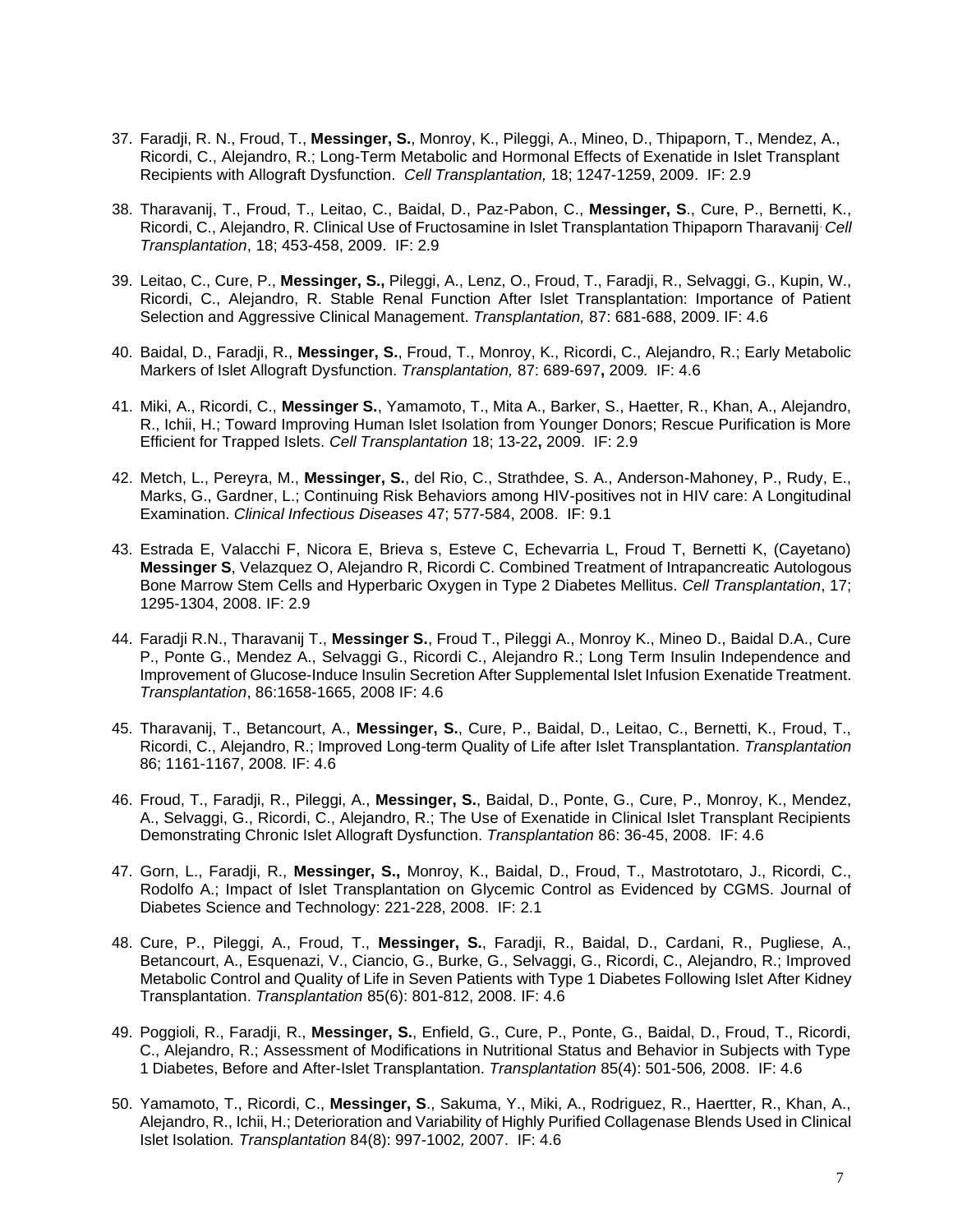- 51. Ponte, G., Pileggi, A., **Messinger, S.**, Alejandro, A., Ichii, H., Baidal, D. A., Khan, A., Ricordi, C., Goss, J. A., Alejandro, R.; Toward Maximizing the Success Rate of Human Islet Isolation: Influence of Donor and Isolation Factors. *Cell Transplantation* 16: 595-607, 2007. IF: 2.9
- 52. Faradji, R., Monroy, K., **Messinger, S.**, Pileggi, A., Froud, T., Baidal, D., Cure, L., Ricordi, C., Luzi, L., Alejandro, R.; Simple Measures to Assess and Monitor  $\beta$ –cell Mass and Function After Islet Transplantation. *American Journal of Transplantation* 7(2): 303-8**,** 2007. IF: 6.5
- 53. Faradji, R., Monroy, K., Riefkohl, A., Lozano, L., Gorn, L., Froud, T., Cure, P., Baidal, D., Ponte, G., **Messinger, S.,** Mastrototaro, J., Ricordi, C., Alejandro, R.; Continuous Glucose Monitoring System For Early Detection of Graft Dysfunction in Allogenic Islet Transplant Recipients. *Transplantation Proceedings* 38: 3274-6, 2006*.* IF: 1.0
- 54. Hirohito I., Wang, X., **Messinger, S**, Alvarez A., Fraker, C., Khan, A., Kuroda, Y., Inverardi, L., Goss, J., Alejandro, R., Ricordi, C.; Improved Human Islet Isolation Using Nicotinamide. *American Journal of Transplantation* 6: 2060-2068, 2006. IF: 6.5
- 55. Poggioli, R., Ponte, G., Baidal, D., Cure, P., Pileggi, A., **Messinger, S.**, Betancourt, A., Froud, T., Faradji, R., Ricordi, C., Alejandro, R.; Quality of Life after Islet Transplantation. *American Journal of Transplantation* 6: 371-378, 2006. IF: 6.5
- 56. **Messinger, S.**, Murray, S.; Nonparametric Two-Sample Tests for Paired Censored Survival Data with Longitudinal Covariates. *Statistics in Medicine* 24: 301-318, 2005. IF: 1.9
- 57. Ichii, H., Inveradi, L., Pileggi, A., Molano, R. D., **Messinger, S**.; A Novel Method for the Assessment of Cellular Composition and Beta-Cell Viability in Human Islet Preparations. *American Journal of Transplantation* 5: 1635-1645**,** 2005. IF: 6.5
- 58. **Messinger, S.**, Murray, S.; Nonparametric Paired Two-Sample Tests for Censored Survival Data Incorporating Baseline Covariate Information. *Far East Journal of Theoretical Statistics* 16: 137-175, 2005. IF: 1.3
- 59. Hafiz, M., Faradji, R.N., Froud, T., Pileggi, A., Baidal, D., Cornejo, A., Cure, P., Ponte, G., Poggioli, R., **Messinger, S.**, Ricordi, C., Alejandro, R.; Immunosuppression and Procedure Related Complications in 26 Patients With Type 1 Diabetes Mellitus Receiving Islet Cell Transplantation. *Transplantation* 90: 1718- 28, 2005. IF: 4.6
- 60. Zhou, H., Marriott, D., **Messinger, S.,** Brown, M., Brandle, M., and Herman, W.; A Computer Simulation Model of Diabetes Progression, Quality of Life, and Cost. *Diabetes Care* 28: 2856-2863, 2005. IF: 13.4
- 61. Faradji, R.N., Monroy, K., Cure, P., Froud ,T., Baidal, D., Pileggi, A., **Messinger, S.**, Ricordi, C., Alejandro, R.; C-peptide Values in the Peritransplant Period after Intraportal Islet Infusions in Type 1 Diabetes. *Transplantation Proceedings* 37: 3433-34, 2005. IF: 1.0
- 62. Hafiz, M., Poggioli, R., Caulfield, A., **Messinger, S.,** Geiger, M. C., Baidal, D., Froud, T., Ferriera, J., Tzakis, A., Ricordi, C., Alejandro, R.**;** Cytomegalovirus (CMV) Serological Status In Patients With Type 1 Diabetes Mellitus Awaiting Islet Allograft Transplantation. *American Journal of Transplantation* 4: 1697- 1702, 2004. IF: 6.5

#### **17. Other Works, Publications, Abstract:**

#### **Received Acknowledgement**

Sosenko, I., Fajardo, M.F., Claure, N., and Bancalari, E., Timing of Patent Ductus Arteriosus Treatment and Respiratory Outcome in Premature Infants: A Double-Blind Randomized Controlled Trial, J Pediatrics 2012; 160: 929-935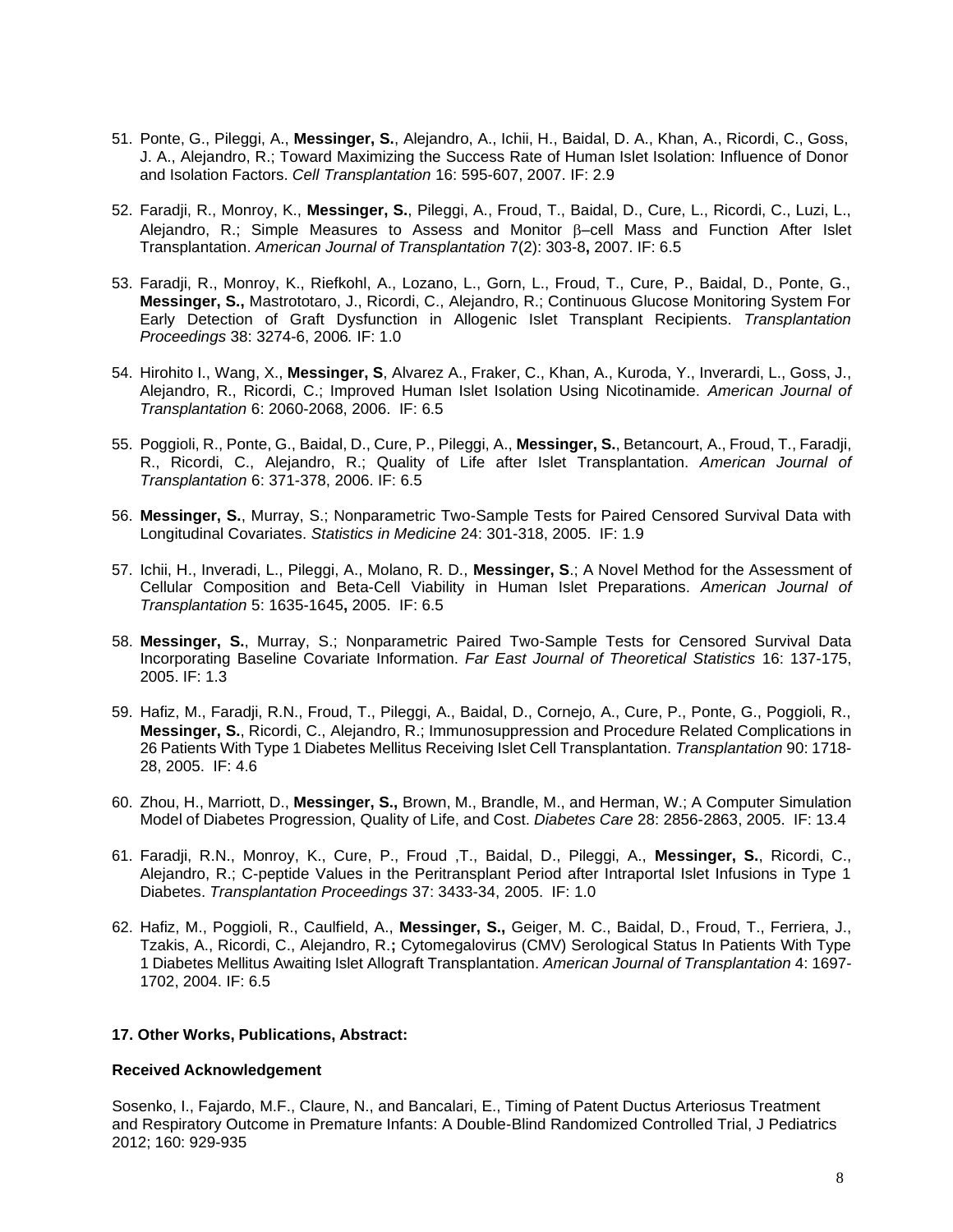Puscas, L., Otolaryngology Resident In-Service Scores Predict Passage of the Written Board Examination; Accept Manuscript-OTO-121093R1; Presented at the 2011 American Academy of Otolaryngology-Head and Neck Surgery Annual Meeting in San Francisco, CA.

#### **18. Other Works Accepted for Publication:**

**Messinger, S.**, Statistics in Science. Amstat News, Master's Notebook section, Issue #410, August 2011, page 19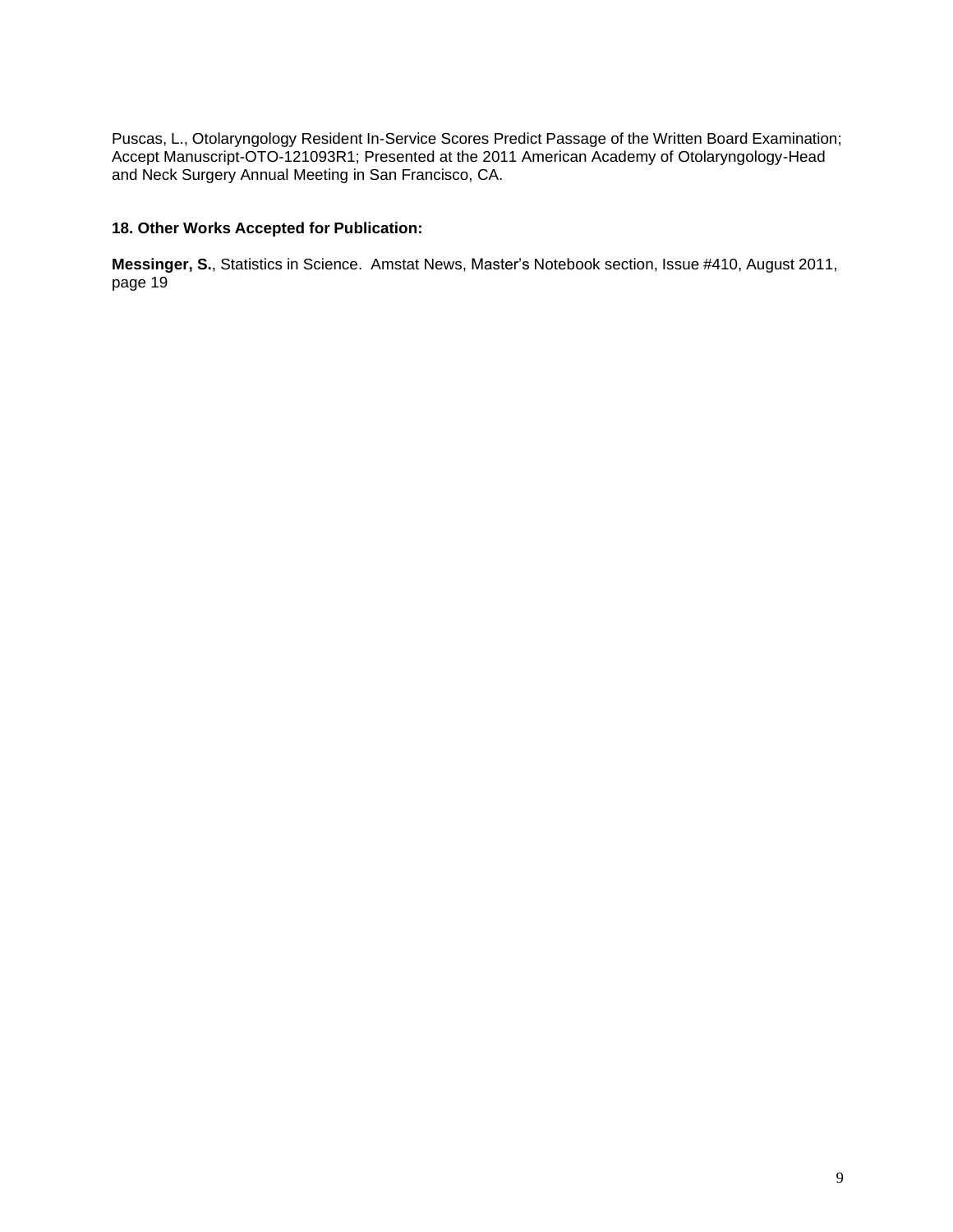#### **V. PROFESSIONAL**

#### **19. Funded Research:**

**Current: Principal Investigator:** Camillo Ricordi **Title:** UC-MSC and Covid-19 **Role** and **Percent Effort** Co-Investigator, 20% **Project Period** 06/01//2020-05/31/2021 **Total Award** \$3,000,000

**Grant Number** 3-SRA-2019-866-S-B **Project Period** 09/01/2019-09/01/2022 **Total Award:** \$980,680

**Grant Number:** 1R01AI123258-01 **Project Period:** 04/01/2016 – 03/31/2020 **Total Award (requested):** \$3,048,035

**Principal Investigator:** Ralph Sacco, Ph.D.<br> **Grant Title:** Miami Clinical and T **Grant Number:** 1UL1TR000460-01A1 **Total Award:** \$2,614,379

**Principal Investigator** Alberto Pugliese, M.D.<br>**Grant Title Alberto Pugliese II -2 in Estab Grant Number** 1 U01 AI125057-01A1 **Project Period** 08/15/2017-08/14/2022 **Total Award (requested)** \$1,177,285

**Principal Investigator:** Carmella Evans-Molina., Francesco Dotta, Alberto Pugliese, **Shari Messinger Cayetano Grant Title:** Collaborative Effort to Identify and Validate miRNA Biomarkers of T1D **Role and Percent Effort:** Principal Investigator, 15% **Funding Source** Juvenile Diabetes Research Foundation (JDRF)

**Principal Investigator:** Alberto Pugliese, M.D., **Shari Messinger**, Ph.D.; Mi Qing-Sheng<br> **Grant Title:** Serum MicroRNAs as Biomarkers of Islet Autoimmunity **Grant Title:**<br> **Grant Title:** Serum MicroRNAs as Biomarkers of Islet Autoimmunity<br> **Role and Percent effort:** Principal Investigator, 10% **Principal Investigator, 10% Funding Source:** National Institutes of Health (NIH)

**Miami Clinical and Translational Science Institute Role and Percent effort:** Research Design, and Biostatistics Program Co-PI, 30% **Funding Source:** National Institutes of Health (NIH) **Project Period:** 07/01/2018 – 06/30/2023

Low-dose IL-2 in Established T1D **Role and Percent Effort** Co-Director of Coordinating Center, Co-Investigator 10% **Funding Source National Institute of Health / NIAID** 

**Completed Research Support:**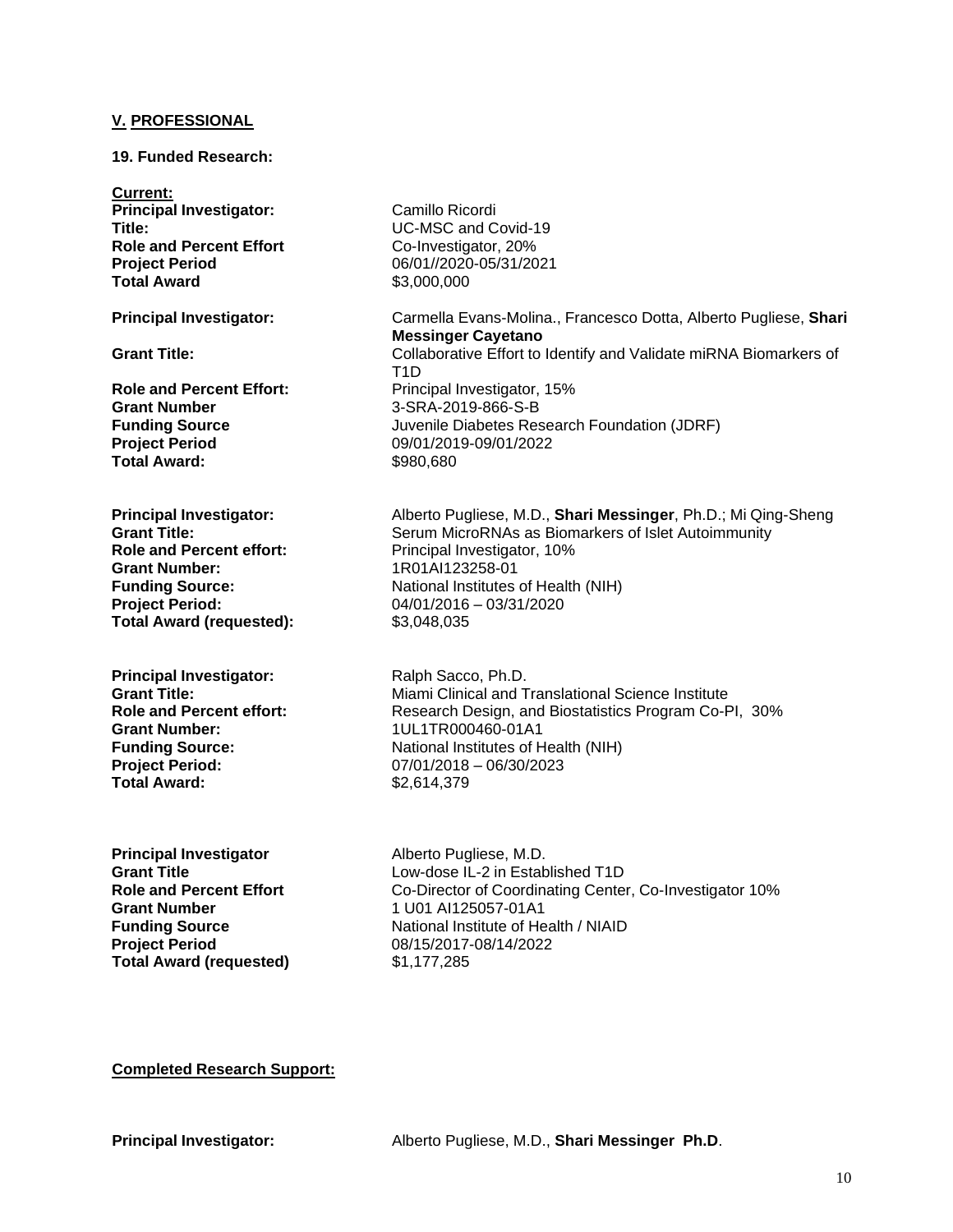**Grant Number:** 2-SRA-2015-122-Q-R **Project Period:** 08/01/2015 – 07/31/2017 **Total Award:** \$500,000

**Principal Investigator:** Ralph Sacco, Ph.D.<br> **Grant Title:** Miami Clinical and T **Grant Number:** 1UL1TR000460-01A1 **Total Award:** \$2,614,379

**Grant Title:** MicroRNA Biomarkers in Recent Onset T1D **Role and Percent effort:** Co-Principal Investigator, 10% **Funding Source:** Juvenile Diabetes Research Foundation (JDRF)

**Grant Title:** Miami Clinical and Translational Science Institute<br>**Role and Percent effort:** Research Design, and Biostatistics Program Co-F **Research Design, and Biostatistics Program Co-PI, 30% Funding Source:** National Institutes of Health (NIH) **Project Period:** 07/01/2012 – 06/30/2017

**Role and Percent effort:** PI (subaward) – 9% **Grant Number:** 1 R01 DK084978-01 **Project Period:** 07/01/2010-06/30/2015 **Total Award:** \$1,380,983

**Principal Investigator:** Camilo Ricordi, M.D.

**Grant Number:** 1U01DK70460 **Project Period:** 8/1/2013 - 7/31/2014 **Total Award:** \$153,339

**Principal Investigator:** Olveen Carrasquillo, M.D. **Role and Percent effort:** Biostatistician,10% **Grant Number:** 7R01HL083857-0 **Project Period:** 07/01/2010-01/31/2014 **Total Award:** \$814,298

**Principal Investigator:** Camilo Ricordi, M.D.

**Grant Number:** U01 DK70460 **Project Period:** 9/30/2004 - 7/31/2013 **Total Award:** \$14,078,250

**Principal Investigator:** Anthony A. Portale, M.D.; **Shari Messinger, Ph.D**. (Subaward PI) **Grant Title: Case Constant Constant Constant Disordered Mineral Metabolism in the CKID Children:** Role of FGF-23 **Funding Source:** National Institute of Health /NIDDK

**Grant Title:** Strategies to Improve Long Term Islet Graft Survival **Role and Percent effort:** Biostatistician (Co-Investigator), 4% **Funding Source:** University of Iowa (Subcontract through NIH)

**Grant Title:** Miami Healthy Heart Initiative **Funding Source:** National Institutes of Health/ NHLBI

**Grant Title:** Strategies to Improve Long Term Islet Graft Survival **Role and Percent effort:** Biostatistician (Co-Investigator), 5% **Funding Source:** National Institute of Health/NIDDK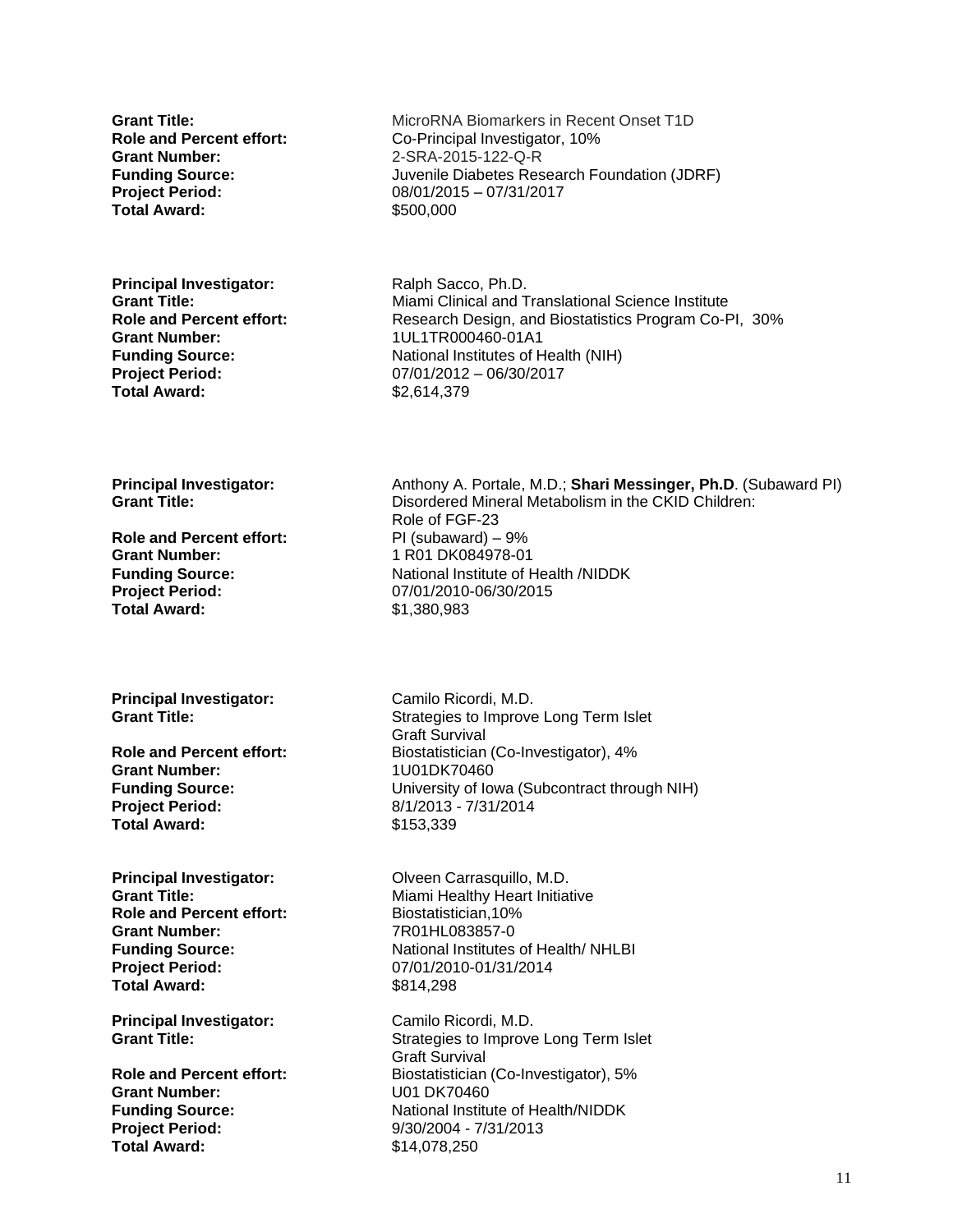**Principal Investigator:** Alberto Pugliese, M.D.

**Grant Number:** 17-2011-293 **Project Period:** 05/01/2011 – 4/30/2013 **Total Award:** \$164,959

**Principal Investigator:** Lisa Metsch, Ph.D. **Grant Number:** 1R01DE019615-01

**Total Award:** \$1,913,489

**Principal Investigator:** Lisa Metsch, Ph.D. **Grant Number:** 5R01DA017612 **Project Period:** 6/1/2012 – 5/31/2015 **Total Award:** \$2,936,469

**Principal Investigator:** Lisa Metsch, Ph.D. **Grant Number:** 5R01DE015523 **Project Period:** 5/1/2004 - 2/28/2012 **Total Award:** \$3,135,002

**Grant Number:** 4-2008-811 **Funding Source:** JDRFI **Total Award:**  $$2,979,738.75$ 

**Grant Number:** 5 U42 RR016603-08S1 **Project Period:** 09/28/2009 - 09/29/2010 **Total Award:** \$995,970

**Principal Investigator:** Camillo Ricordi, M.D.

**Grant Title:** Exploring Serum MicroRNAs as Novel Biomarkers of Type 1 Diabetes **Role and Percent effort:** Co-investigator and Biostatistician – 5% **Funding Source:** Juvenile Diabetes Research Foundation (JDRF)

**Grant Title: Grant Title:** HIV Testing in Dental Care Settings **Role and Percent effort:** Co-Investigator/Biostatistician, 15% **Funding Source:** NIH/National Institutes of Dental and Craniofacial Research (NIDCR) **Project Period:** 7/1/2009 – 6/30/2012

**Grant Title:**<br> **Role and Percent effort:** Prevention among HIV-infected Crack Users in the Hospital<br>
Co-Investigator/Biostatistician.5% **Role and Percent effort:** Co-Investigator/Biostatistician,5% **Funding Source:** NIH/National Institute on Drug Abuse (NIDA)

**Grant Title:** Enhancing Oral Health Care Use by HIV-Positives **Role and Percent effort:** Co-Investigator/Biostatistician, 5% **Funding Source:** NIH/National Institute on Dental & Craniofacial Research (NIDCR)

**Principal Investigator:** Camillo Ricordi, M.D. **Grant Title:** JDRF Accelerator for Human Beta Cell Replacement and Tolerance Induction **Role and Percent effort:** Co-Investigator and Biostatistician, 5% **Project Period:** 12/01/2008 – 11/30/2011

**Principal Investigator:** Camillo Ricordi, M.D. **Grant Title: Human Pancreatic Islet Cell Resource to Catalyze Collaborative** Diabetes Research (ICR) **Role and Percent effort:** Co-Investigator Biostatistician, 5% **Funding Source:** National Institutes of Health

**Grant Title: Human Pancreatic Islet Cell Resource to Catalyze Collaborative** Diabetes Research (ICR)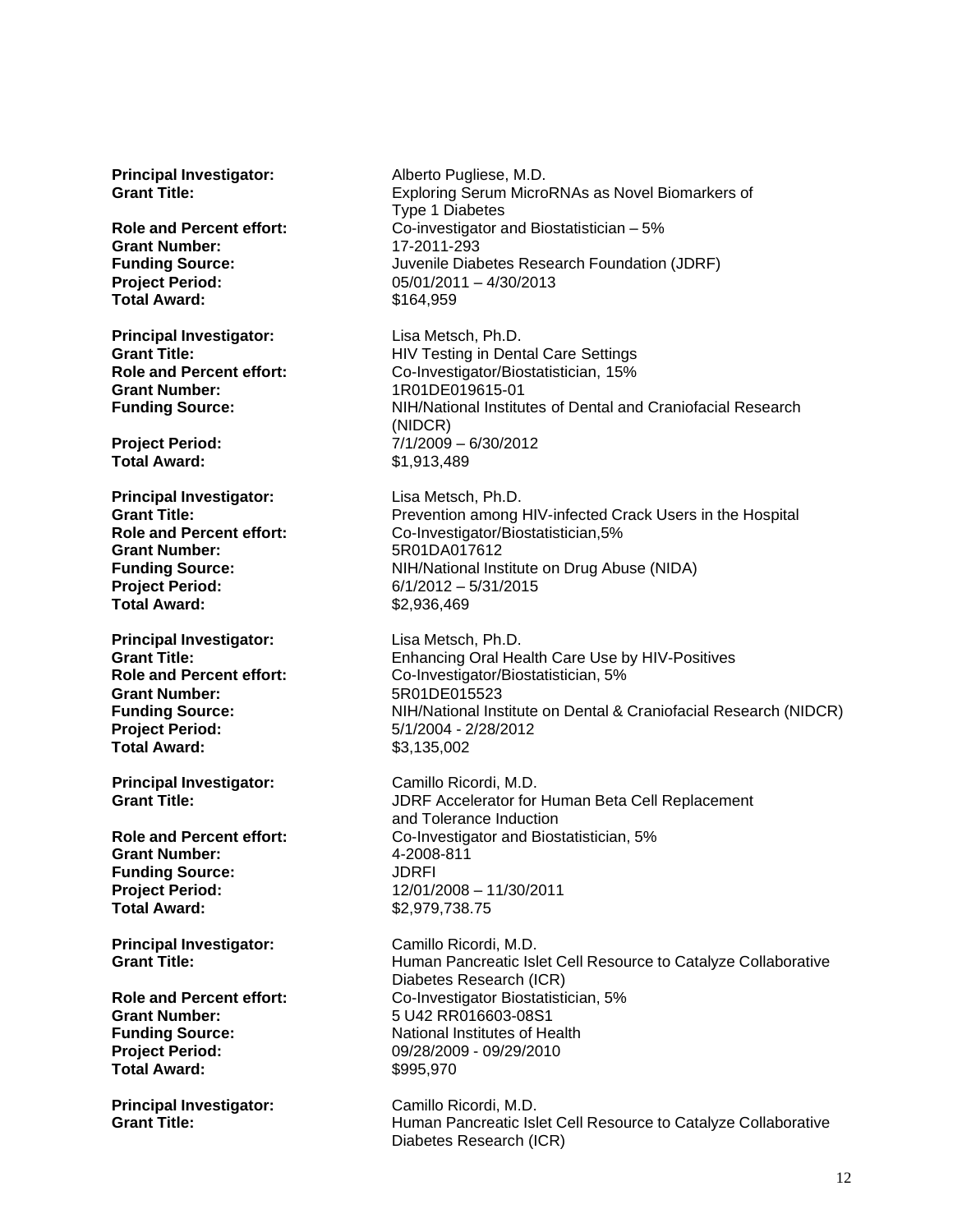**Grant Number:** 5 U42 RR016603-08

**Role** and **Percent effort:** Biostatistics Director, 5% **Grant Number:** 1M01 RR16587-02

**Total Award:** \$220,958

**Principal Investigator:** Alberto Pugliese, M.D.<br> **Role and Percent effort:** Co-Investigator and Bio **Grant Number:** R21A1075292

**Total Award:** \$275,000

**Principal Investigator:** Camillo Ricordi, M.D.<br>**Grant Title:** Camillo Ricordic Isle

**Grant Number:** 1U42RR16603

**Total Award:** \$2,779,544

**Principal Investigator:** Camillo Ricordi, M.D.

**Grant Number:** 5 U42 RR016603-08

**Total Award:** \$631,067

**Principal Investigator:** Camillo Ricordi, M.D.<br> **Grant Title:** Strategies to Improve

**Grant Number:** 1U01DK070460

**Total Award:**  $$2,909,538$ 

**Grant Number:** 1M01 RR16587-02

**Role** and **Percent effort:** Biostatistician \$0 (no cost extension) (no salary) **Funding Source:** National Institutes of Health **Project Period:** 09/30/2006 – 07/31/2010

**Principal Investigator:** Pascal Goldschmidt, M.D. **Grant Title:** General Clinical Research Center **Funding Source:** University of Miami Miller School of Medicine General Clinical Research Center **Project Period:** 06/01/2009 – 05/31/2010

**Role and Percent effort:** Co-Investigator and Biostatistician, 5% **Funding Source:** National Institute of Health/ National Institute of Diabetes & Digestive & Kidney Diseases **Project Period:** 12/01/2006 - 11/30/2009

**Human Pancreatic Islet Cell Resource to Catalyze Collaborative** Diabetes Research (ICR) **Role and Percent effort:** Co-Investigator and Biostatistician, 5% **Funding Source:** National Institutes of Health National Institute of Diabetes & Digestive & Kidney Diseases **Project Period:** 09/30/2001 – 07/31/2009

**Grant Title: Human Pancreatic Islet Cell Resource to Catalyze Collaborative** Diabetes Research (ICR) **Role and Percent effort:** Co-Investigator and Biostatistician, 5% **Funding Source:** National Institutes of Health/ National Institute of Diabetes & Digestive & Kidney Diseases **Project Period** 09/30/2006-07/31/2009

**Strategies to Improve Long Term Islet** Graft Survival **Role and Percent effort:** Co-Investigator and Biostatistician, 5% **Funding Source:** National Institutes of Health/ National Institute of Diabetes & Digestive & Kidney Diseases **Project Period:** 09/30/2004-07/31/2009

**Principal Investigator:** Pascal Goldschmidt, M.D.<br> **Grant Title:** General Clinical Research **Grant Title:** General Clinical Research Center<br> **Role and Percent effort:** Biostatistics Director 15% **Biostatistics Director 15% Funding Source:** University of Miami Miller School of Medicine/ General Clinical Research Center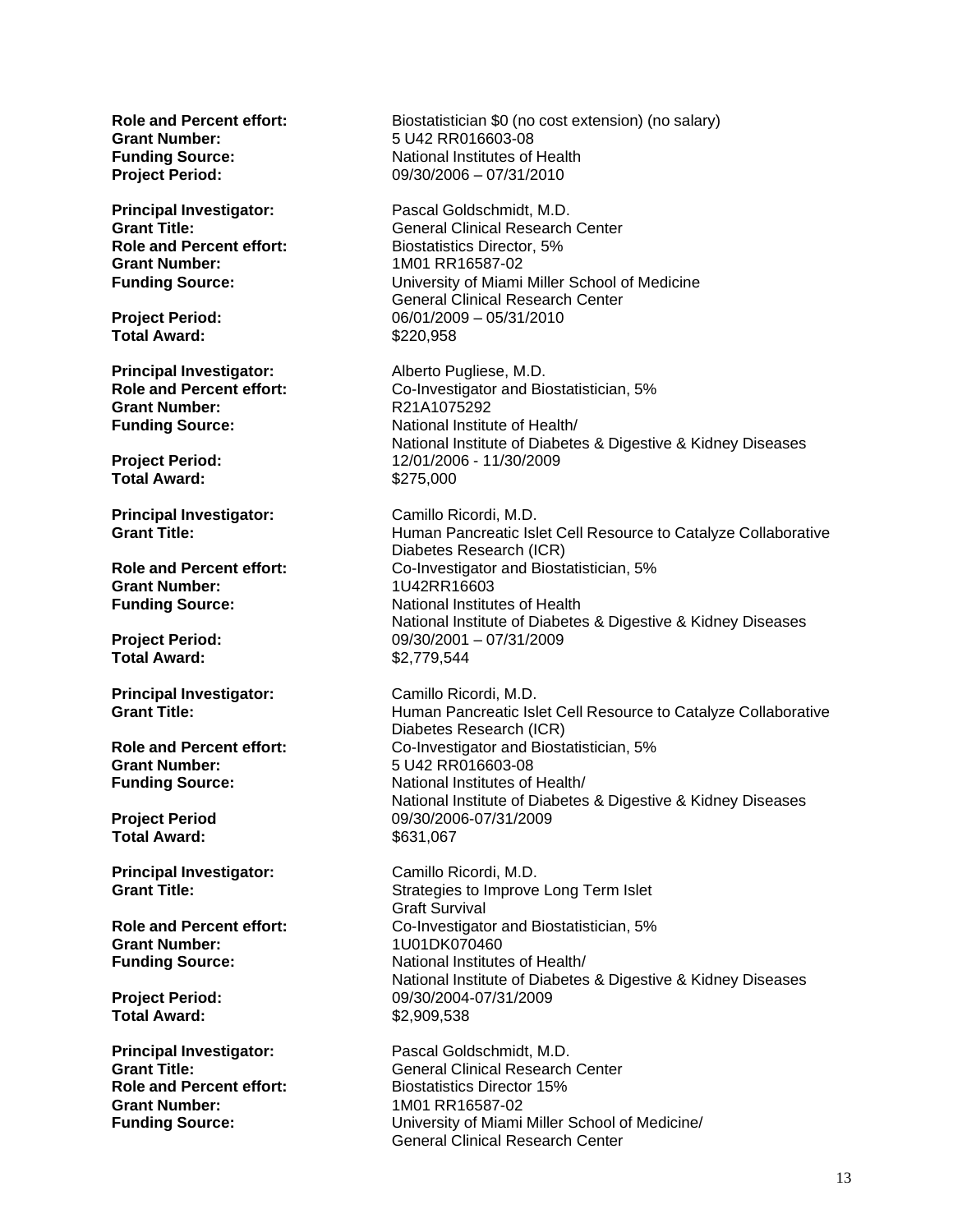| <b>Project Period:</b><br><b>Principal Investigator:</b><br><b>Grant Title:</b><br><b>Role and Percent effort:</b><br><b>Grant Number:</b><br><b>Funding Source:</b><br><b>Project Period:</b><br><b>Total Award:</b> | 03/31/2006 - 06/01/2009<br>Camillo Ricordi, M.D.<br>JDRF Center for Islet Transplantation at the University of Miami<br>Diabetes Research Institute<br>Co-Investigator and Biostatistician (Core A), 40%<br>4-2004-361<br>Juvenile Diabetes Research Foundation<br>12/01/03 -11/30/08<br>\$12,075,000 |
|-----------------------------------------------------------------------------------------------------------------------------------------------------------------------------------------------------------------------|-------------------------------------------------------------------------------------------------------------------------------------------------------------------------------------------------------------------------------------------------------------------------------------------------------|
| <b>Principal Investigator:</b>                                                                                                                                                                                        | Drenna Waldrop-Valverde, Ph.D.                                                                                                                                                                                                                                                                        |
| <b>Role and Percent effort:</b>                                                                                                                                                                                       | Co-Investigator and Biostatistician, 7%                                                                                                                                                                                                                                                               |
| <b>Grant Number:</b>                                                                                                                                                                                                  | R01 DA 18066                                                                                                                                                                                                                                                                                          |
| <b>Funding Source:</b>                                                                                                                                                                                                | National Institute on Drug Abuse                                                                                                                                                                                                                                                                      |
| <b>Project Period:</b>                                                                                                                                                                                                | 09/01/05 - 08/31/08                                                                                                                                                                                                                                                                                   |
| <b>Principal Investigator:</b><br><b>Grant Title:</b><br><b>Role and Percent effort:</b><br><b>Grant Number:</b><br><b>Funding Source:</b>                                                                            | John G. Clarkson, M.D.<br><b>General Clinical Research Center</b><br>Biostatistician, 15%<br>1M01 RR16587-02<br>National Institutes of Health/<br>National Center for Research Resources/<br><b>General Clinical Research Center</b>                                                                  |
| <b>Project Period:</b>                                                                                                                                                                                                | $9/15/2002 - 3/31/2006$                                                                                                                                                                                                                                                                               |
| <b>Total Award:</b>                                                                                                                                                                                                   | \$1,600,311                                                                                                                                                                                                                                                                                           |
| <b>Principal Investigator:</b>                                                                                                                                                                                        | Clyde B. McCoy, Ph.D.                                                                                                                                                                                                                                                                                 |
| <b>Grant Title:</b>                                                                                                                                                                                                   | Center for Drug Abuse and AIDS Research                                                                                                                                                                                                                                                               |
| <b>Role and Percent effort:</b>                                                                                                                                                                                       | Co-Core Leader and Biostatistician (Core C), 50%                                                                                                                                                                                                                                                      |
| <b>Grant Number:</b>                                                                                                                                                                                                  | P30DA13870-01                                                                                                                                                                                                                                                                                         |
| <b>Funding Source:</b>                                                                                                                                                                                                | National Institutes of Health/NIDA                                                                                                                                                                                                                                                                    |
| <b>Project Period:</b>                                                                                                                                                                                                | $9/20/2001 - 8/31/2005$                                                                                                                                                                                                                                                                               |
| <b>Total Award:</b>                                                                                                                                                                                                   | \$660,066                                                                                                                                                                                                                                                                                             |

#### **Submitted**

Clinical Trial to Evaluate the Safety and Efficacy of Umbilical Cord-Derived Mesenchymal Stem Cell Therapy in Patients with Recent Onset Type 1 Diabetes NIH PA-18-330

• Messinger was responsible for design and statistical considerations in developing protocol and serves as co-I and biostatistician for the trial.

**Other Internally Funded Clinical Trials**

**Umbilical Cord-derived Mesenchymal Stem Cells for COVID-19 Patients with Acute Respiratory Distress Syndrome (ARDS)**

\*Messinger was responsible for design and statistical considerations in developing protocol and serves as co-I and biostatistician for the trial. FDA approval received April 8, 2020.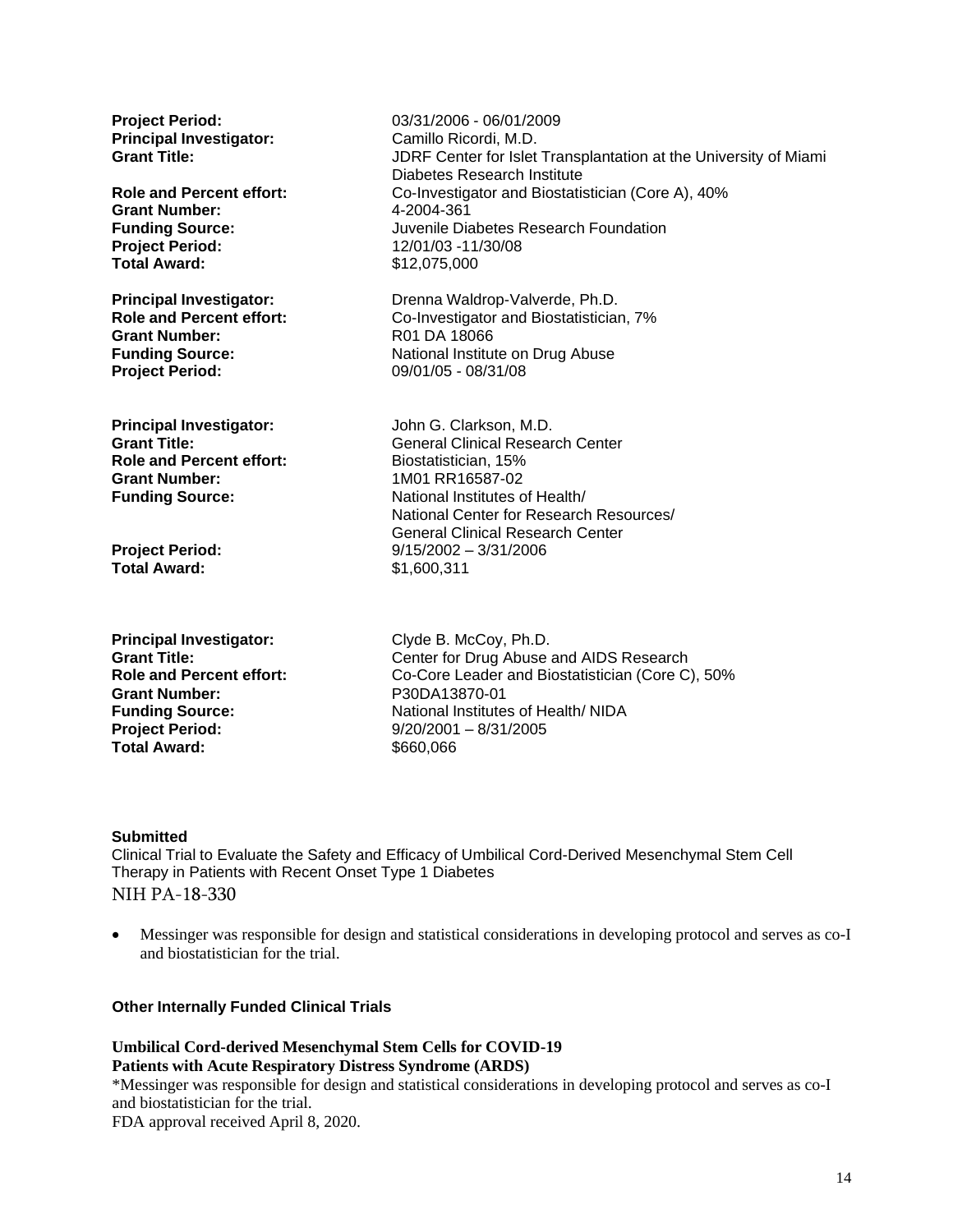### **A Pilot, Safety and Feasibility Trial of High-Dose Omega-3 Fatty Acids and**

#### **High-Dose Cholecalciferol Supplementation in Type 1 Diabetes**

\*Messinger was responsible for design and statistical considerations in developing the protocol, and serves as a co-I and biostatistician for the trial.

#### **A Pilot Safety Trial of Anti-Thymocyte Globulin (ATG) Pegylated Granulocyte Colony Stimulating Factor (GCSF), Low Dose Interleukin-2(IL-2) Etanercept and Exenatide in the Treatement of New Onset Type 1 Diabetes.**

\*Messinger was responsible for design and statistical considerations in developing the protocol that was submitted and approved by FDA and is also the trial biostatistician.

#### **Phase 1/Pilot Safety and Feasibility IND**

Principal Investigators: Rodolfo Alejandro and David Baidal Sponsor: Camillo Ricordi and Jay Skyler Role: Biostatistician Approval date from FDA: September 10, 2015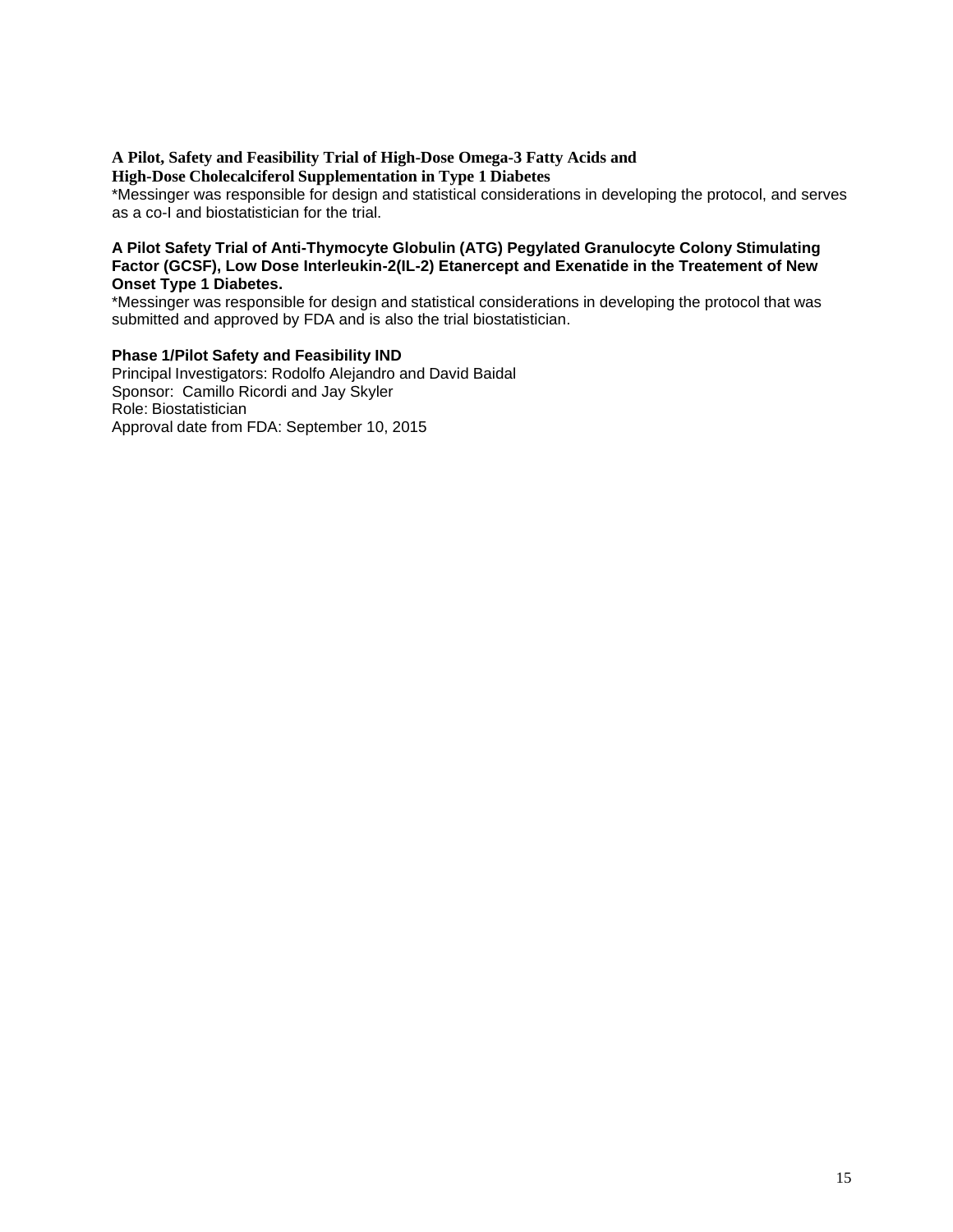#### **20. Editorial Responsibilities:**

# **Associate Editor of Statistics** Journal of Cardiac Surgery **2019-present Reviewer for:** British Medical Journal **2017-present** Journal of Avian Medicine and Surgery **2012** Canadian Journal of Statistics. **2011** Communications in Statistics-Theory and Methods **2010-present** Cell Transplantation **2008-present** Preventive Medicine **2006-present** Diabetes Care **2005-present** Journal of Urban Health **2004 21. Professional and Honorary Organizations:** Caucus for Women in Statistics **2018-Present** Methods and Processes Domain Task Force **2015-present** Association for Clinical and Translational Science Biostatistics Epidemiology and Research Design Special Interest Group within the Association for Clinical and Translational 2015-present Biostatistics Epidemiology and Research Design (BERD) **Operations Group 2013-2014 2013-2014** Biostatistics Epidemiology and Research Design (BERD) Key Function Committee **2012-2014** Committee on Applied Statisticians, American Statistical Association **2011-present** Collaborative Islet Transplant Registry (CITR) **2007-present** Eastern North American Region of the Biometrics Society (ENAR) **1998-present** American Statistical Association (ASA) **1997-present 22. Honors and Awards:** Clinical Loan Repayment Program Recipient National Institutes of Health **2004-2008** Junior Researchers Workshop Travel Award Eastern North American Region of the Biometrics Society **2004**

Pathways into the Future Workshop for Women in Statistics, Travel Award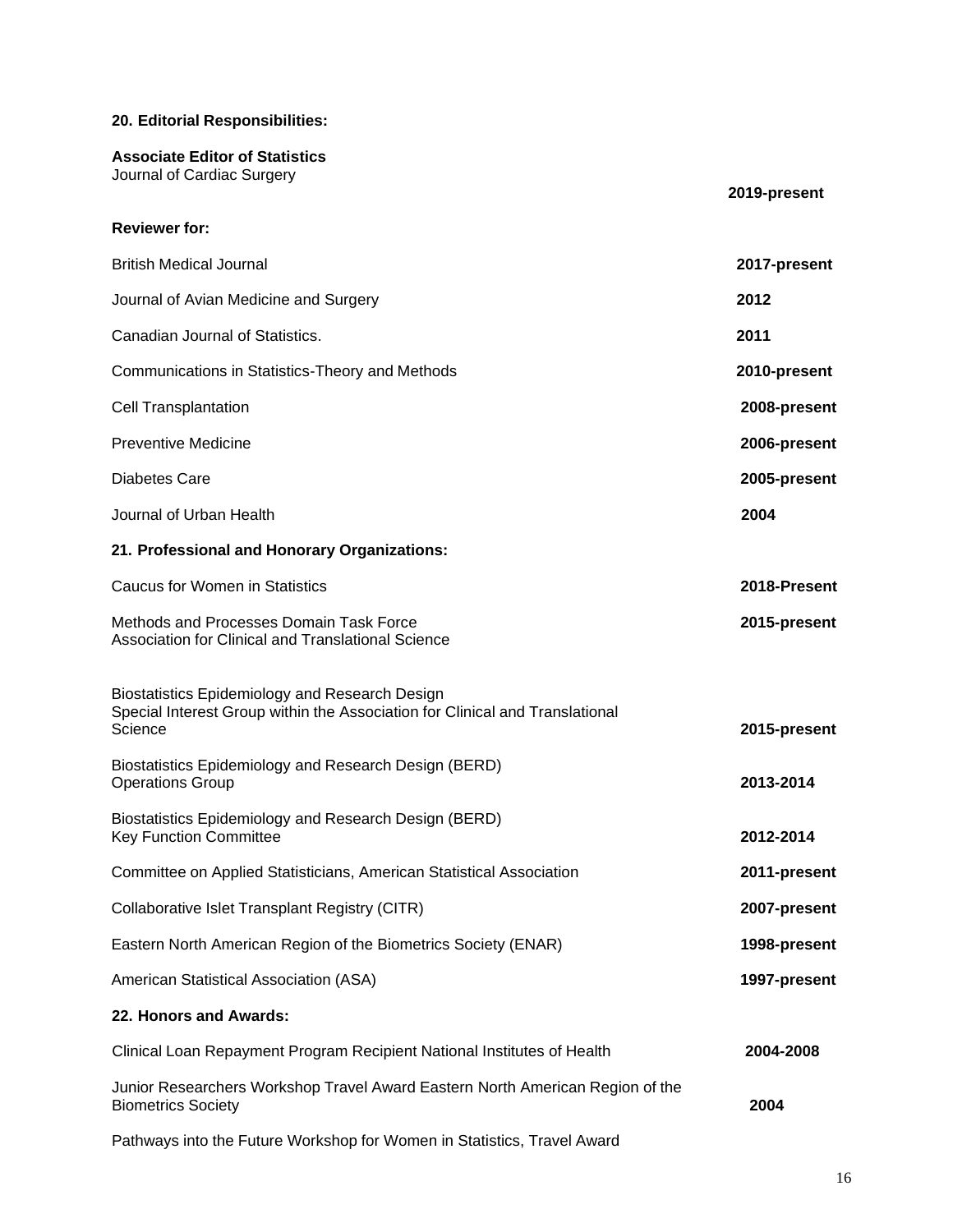| American Statistical Association Joint Meeting                                                               | 2003      |
|--------------------------------------------------------------------------------------------------------------|-----------|
| One-Term Dissertation Award University of Michigan School of Public Health                                   | 2002      |
| Eastern North American Region of the Biometrics Society (ENAR) Student Travel Award<br><b>Spring Meeting</b> | 2000-2001 |
| Horace H. Rackham School of Graduate Studies Pre-Doctoral Fellowship<br>University of Michigan               | 2000-2001 |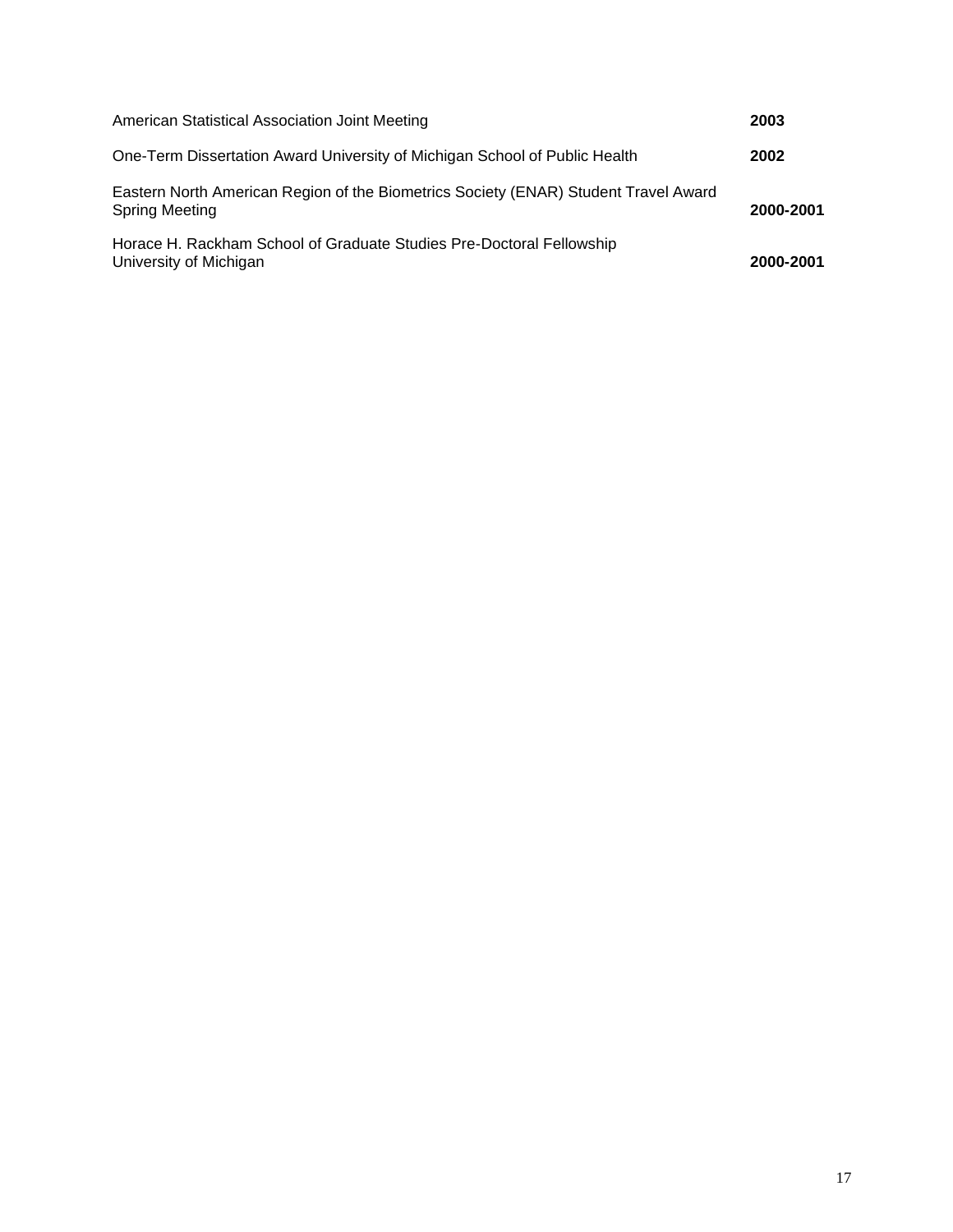#### **23. Post-Doctoral Fellowships:** N/A

#### **24. Other Professional Activities:**

**Messinger, S.,** Session organizer and chair (with McClure, L.): Having it All: Weighting to Achieve Balance. Invited Panel Session at the Eastern North Atlantic Region of the Biometric Society Meetings. March 16-19, 2014, Baltimore, MD.

**Messinger, S**. Panelist: Funding Models for BERD Units. Biostatistics Epidemiology Research and Design Face to Face Meeting. Washington DC. April 17-18, 2013

**Messinger, S**. Panelist: Workshop for NIH Applicants: Grant Resubmissions. SEEDS (Scientists and Engineers Expanding Diversity and Success) and RIM (Research Innovative Medicine) Workshop on NIH Resubmissions. Miami, FL, March 20, 2013

**Messinger, S.,** Session organizer and Panelist: Strategic Career Planning for the Academic Statistical Scientist: Another Kind of Survival Analyst. Accepted Topic Contributed Session at the Joint Statistical Meetings of the American Statistical Association, **San Diego, CA,** July 28-August 2, 2012.

**Messinger, S**., DSMB member: A Phase 2, Randomized, Controlled 2x3 Trial Comparing Clinical Outcomes in Patients with Severe TBI using Mile Hypothermia and Concurrent and Supplemental Infusion of Magnesium Sulfate. Memorial Healthcare System; Hollywood, FL. Nov. 2011 – Nov. 2013

**Messinger, S**., Participant in the National Institute of Health/National Institute of Allergy and Infectious Diseases (NIH/NIAID) Review Panel, NIAID SEP ZAI1-RRS-A-J1 (HIVRAD review); Sept. 2012

#### **Presented:**

Zarnegarnia, Y., **Messinger, S.** Estimating the Receiver Operating Characteristic Curve from Clustered Data and Case-Control Studies. Joint Statistical Meetings of the American Statistical Association. July 28-August 2, 2018. Vancouver, BC.

Rios, P., Baidal, D., Padilla, N., Alvarez Gil, A.M., Madiraju, S., Ambut, J., Mangero, A.M., **Messinger Cayetano, S**., Ricordi, C, Alejandro, R. Persistence of Allosensitization after allograft failure. American Diabetes Association Meetings. June 22-26, 2018, Orlando, Fl.

Zarnegarnia, Y., **Messinger, S.,** Estimating the Receiver Operating Characteristic curve for paired family data in a case control design. Presented at the Eastern North Atlantic Region of the Biometric Society Meetings. March 6-9, 2015, Austin, TX.

• Zarnegarnia is Messinger's student

Mazumdar, M., **Messinger, S**., Finkelstein, D., Goldberg, J., Lindsell, C., Morton, S., Pollock, B., Rahbar, M., Welty, L., Parker, R. Evaluating Scientists Collaborating in Team-Based Research: a proposed framework. Translational Science 2015. Washington DC. April 16-18, 2015

Pugliese, A. et al (including **Messinger, S.)** Type 1 diabetes: a chronic autoimmune disease. Barbara Davis Center for Childhood Diabetes, Denver, Colorado, March 29, 2015: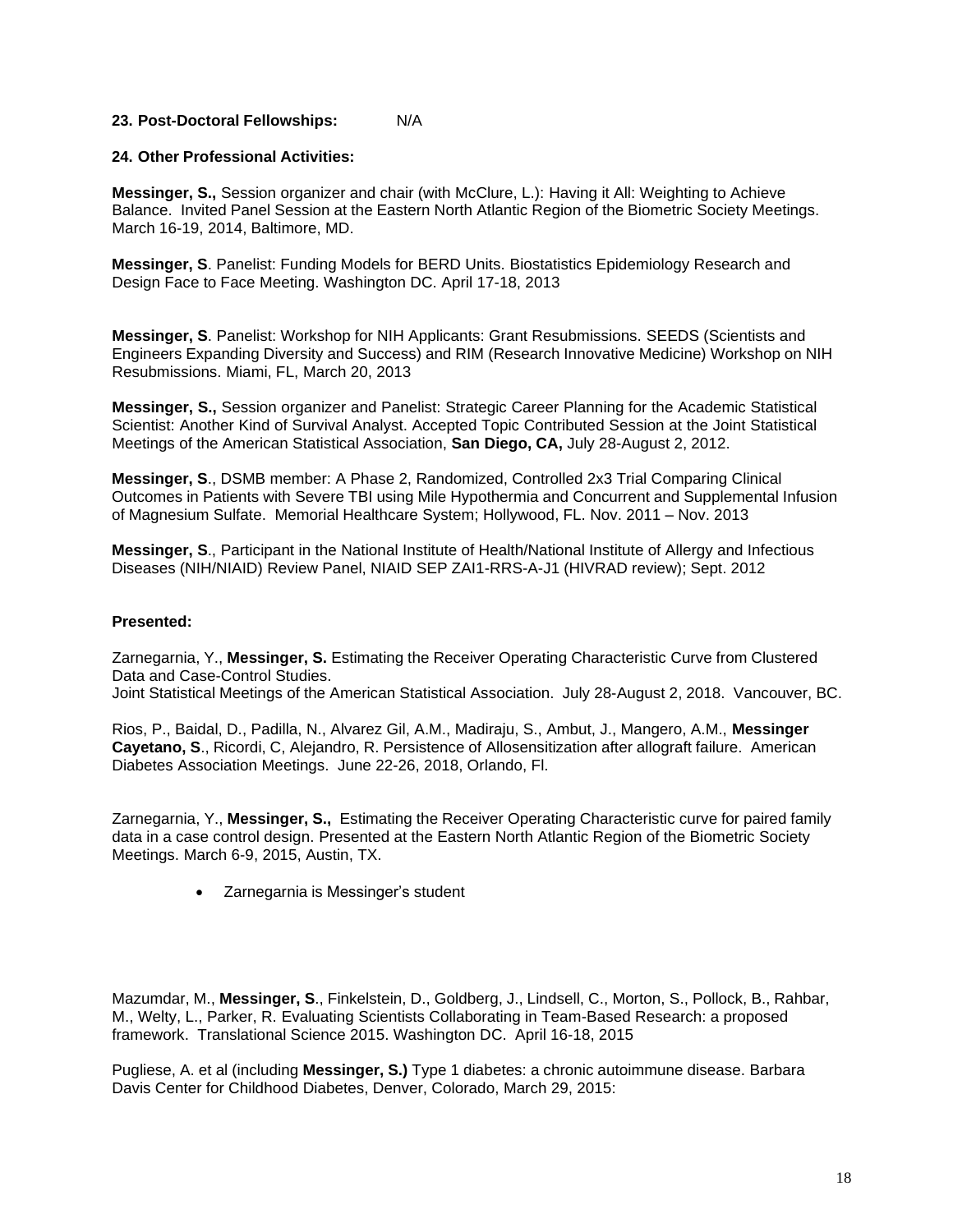**Messinger, S.,** Kobetz-Kerman, E., Rao, J.S. Prism regression: A new statistical tool for understanding determinants of cancer health disparities. Seventh AACR Conference on the Science of Health Disparities. San Antonio, Texas. November 10, 2014

Alejandro, R., Barton, F., **Messinger, S**., Berney, T., Odorico, J., Secchi, A., Patou, F., Rickels. Islet transplantation outcomes similar in islet after kidney vs islet alone in T1D adjusted for disease: results from the Collaborative Islet Transplant Registry. International Pancreatic and Islet Transplantation Association Meeting, **Monterey, CA,** September 23, 2013.

Raverdy, V., Vantyghem, M., **Messinger, S.,** Konstantinos, K., Kerr, J., Alejandro, R., Rickels, M., Barton, F., Pattou, F. Primary graft function predicts retention of insulin independence after islet transplantation; a Collaborative Islet Transplant Registry (CITR) study. International Pancreatic and Islet Transplantation Association Meeting**, Monterey, CA.,** September 23, 2013.

**Messinger, S.;** Biostatistical Collaboration in Clinical and Translational Research, presented at the Biostatistic Clinic. Divison of Biostatistics, Clinical and Translational Sciences Institute, **Miami, FL,** September 17, 2013

Hering, B., Barton FB., **Messinger-Cayetano, S** for the CITR Investigators. Factors predictive of clinical outcomes following single islet allograft infusion in type 1 diabetes from the Collaborative Islet Transplant

Registry, Abstract, *14th International Congress of the International Pancreas and Islet Transplant Association*, Monterey, California, September 24- 27, 2013.

**Messinger, S**.; Hypothesis Testing, presented at the Foundations of Translational Research Bootcamp Course Schedule, University of Miami Miller School of Medicine, September 9, 2013.

**Messinger, S**. Statistical Considerations in Grant Resubmisstions. SEEDS (Scientists and Engineers Expanding Diversity and Success) and RIM (Research Innovative Medicine) Workshop on NIH Resubmissions. Miami, FL. March 20, 2013.

Pugliese, A. et al (including **Messinger, S**.) University of Miami, Human Genetics and Genomics Seminar Series: *"Linking genes to the immunopathogenesis and to clinical research in type 1 diabetes",* Miami, FL, October 7, 2013.

Cray, C., Tang, F., **Messinger, S.**, Concepts on the Generation of Reference Intervals for Clinical Pathology Tests. *Veterinary Clinical Pathology - Manuscript ID VCP-11-182007-Oct-2011.* Presented at the Association of Avian Veterinarians, Louisville, KY. August 11-15, 2012

Pollack, H., Pereyra, M., Abel, S., Singer, R., Greenberg, B., **Messinger, S.,** Metsch, L., Dentists' selfperceived role in offering HIV rapid testing: Results from a nationally representative survey; Abstract #271072, submitted February 2012, The American Public Health Oral Health program of the 140th APHA Annual Meeting, San Francisco, CA. October, 2012.

Pereyra, M., Pollack, H., Abel, S., Singer, R., Greenberg, B., **Messinger, S.,** Metsch, L., Dentists' perspectives on patient acceptance of HIV screening in the dental care setting: Results from a nationally representative survey; Abstract #271078, The American Public Health Association, submitted for the Oral Health program of the 140th APHA Annual Meeting. San Francisco, CA. October, 2012.

Pugliese, A. et al (including **Messinger S**.) "*Disease Mechanisms and Therapeutic Targets in the Type 1 Diabetes Spectrum*". University of Palermo, Italy, October 15, 2012.

**Messinger, S**.; Hypothesis Testing, presented at the Foundations of Translational Research Bootcamp Course Schedule, University of Miami Miller School of Medicine, September 2012.

Rickels, MR., Berney, T., Stock, PG., Senior, PA., Alejandro, R., O'Connell, PJ., Pattou, F., Turgeon, NA., Braman, KL., **Messinger, S.,** Barton, FB. Long term outcomes of allogenic islet transplantation: The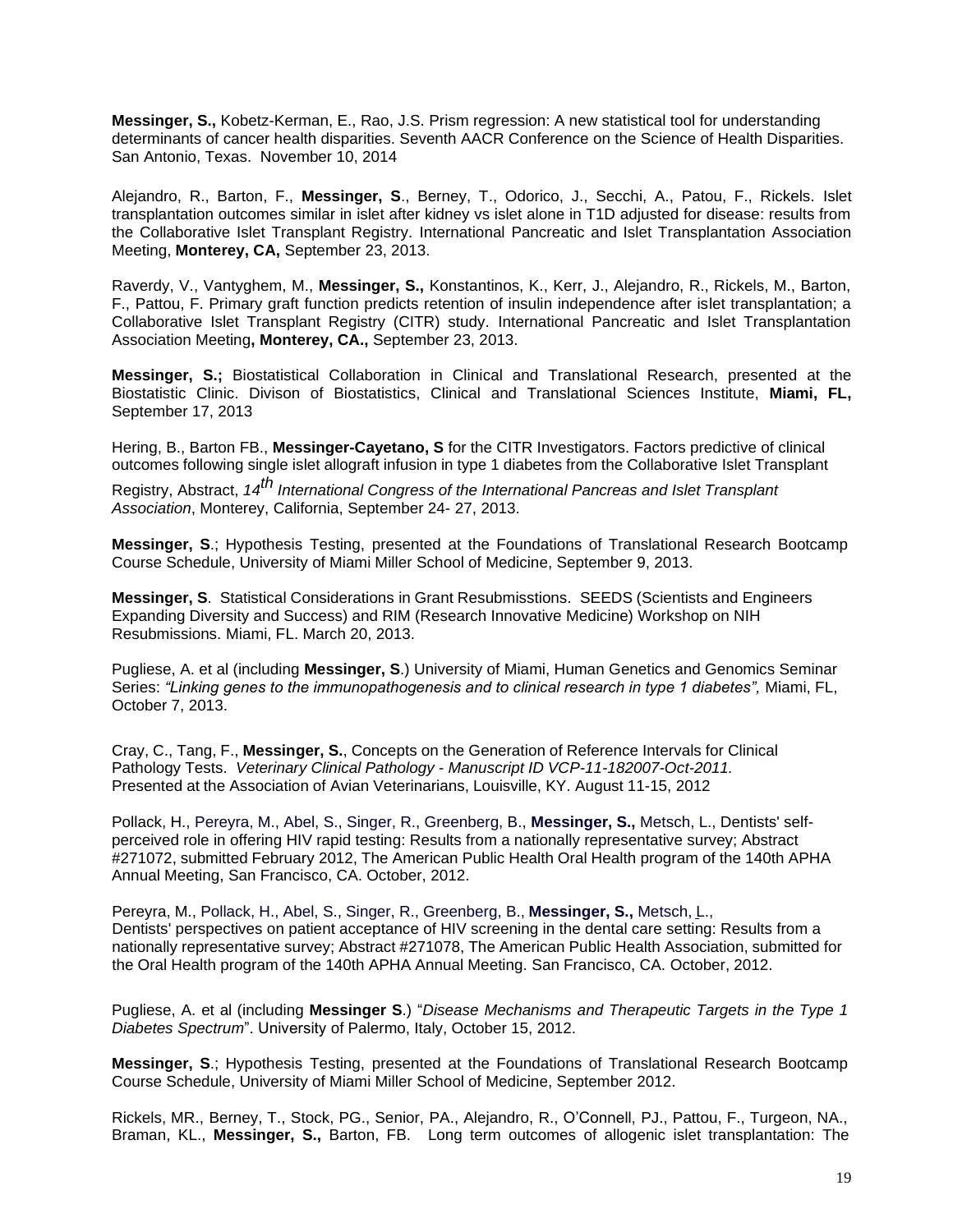Collaborative Islet Transplant Registry (CITR) 1999-2010. XXIV International Congress of The Transplantation Society (Oral)**,** Berlin, Germany**.** July 2012.

Miranda-Palma B., Puig A., Prieto L., Urbina S., Goldberg L., Ghosheh Y., **Messinger S.**, Meneghini L.; Protocol-based transition from IV to SC insulin therapy more effective than usual care in intensive care subjects with hyperglycemia. American Diabetes Association, Philadelphia, PA, June 8, 2012; 2012-A-3706- Diabetes

**Messinger, S.;** Biostatistical Collaboration in Clinical and Translational Research, presented to the Residents in Obstetrics/Gynecology. University of Miami Miller School of Medicine, February 2, 2012.

**Messinger, S**., Barton, F., Research Design and Statistical Considerations in Cell Transplantation Research-Lessons from Islet Allograft Transplantation. Cell Transplant Society-International Xenotransplantation Association, Miami, FL. October, 2011.

Pugliese, A. et al (including **Messinger, S**.) "*Mechanisms and Therapeutic Targets in the Type 1 Diabetes Spectrum*", University of Miami**,** Discovery Science Grand Rounds (selected by the Chairs of the Basic Departments to deliver lecture for the inaugural series): "*Mechanisms and Therapeutic Targets in the Type 1 Diabetes Spectrum*", Miami, FL. December 8, 2011.

Berney, T., Barton, F.B., Rickels, M.R., Alejandro, R., Hering, B.J., Pattou, F., Wease, S., Naziruddin, B., Oberholzer, J., Odorico, J., Garfinkel, M., Levy, M., Secchi, A., **Messinger, S.,** and Shapiro, A.M.J., for the CITR Investigators, Continuing Improvement of Islet Transplantation Efficacy Outcomes 1999-2010. European Society for Organ Transplantation, Glascow, Scotland, UK; September, 2011.

**Messinger, S**.; Hypothesis Testing, presented at the Foundations of Translational Research Bootcamp Course Schedule, University of Miami Miller School of Medicine, RSMAS Campus, September 19, 2011.

Rickels, M., Barton, F., Alejandro, R., Pattou, F., Berney, T., Senior, P., **Messinger, S.**, on behalf of the CITR Investigators, Factors of islet transplant success: results from the Collaborative Islet Transplant Registry 1999-2010. International Pancreas and Islet Transplant Association, Prague, June, 2011.

Luzi, L., Codella, R., Lauriola, V., **Messinger, S.**, Alejandro, R., and Ricordi, C. Poster presentation at ADA; Immunomodulatory Effects of Exercise in Type 1 Diabetes Mellitus, American Diabetes Association 71st Scientific Sessions. San Diego, CA, June, 2011.

**Messinger, S.;** Presented Statistical Analysis 1 and 2, at the Rising Stars Preceptorship Program at the Diabetes Institute, University of Miami. July 27-28, 2011.

**Messinger, S.;** Biostatistical Collaboration in Clinical and Translational Research, presented at the Biostatistic Clinic. Divison of Biostatistics, Department of Epidemiology and Public Health. February 10, 2011.

**Messinger, S.;** BCCC Introduction, presented at Faculty Meetings in the following departments: Otolaryngology, Sept. 16, 2010 & January 20, 2011; Hepatology, Ocober 18, 2010; OB/Gyn, November 3, 2010; Biochemistry & Molecular Biology, November 18, 2010; Microbiology & Immunology, January 7, 2011; Dermatology, January 12, 2011; Surgical Oncology, January 13, 2011, Departmet of Medicine, January 13, 2011; Physiology & Biophysics, Janary 18, 2011; Orthopedics, January 20, 2011, RSMAS, January 21, 2011; Radiology, January 26, 2011; Infectious Diseases, January 27, 2011; Pathololy, February 17, 2011; Rheumatology, March 4, 2011; Anesthesiology, March 31, 2011; Biomedical Engineering, April 1, 2011; Family Medicine & Community Health, April 27, 2011.

Pugliese, A. et al (including **Messinger, S**.) Disease Mechanisms and Therapeutic Targets in the Type 1 Diabetes Spectrum. Burnham Sanford Research Institute at Lake Nona, Orlando, FL, April 28, 2011.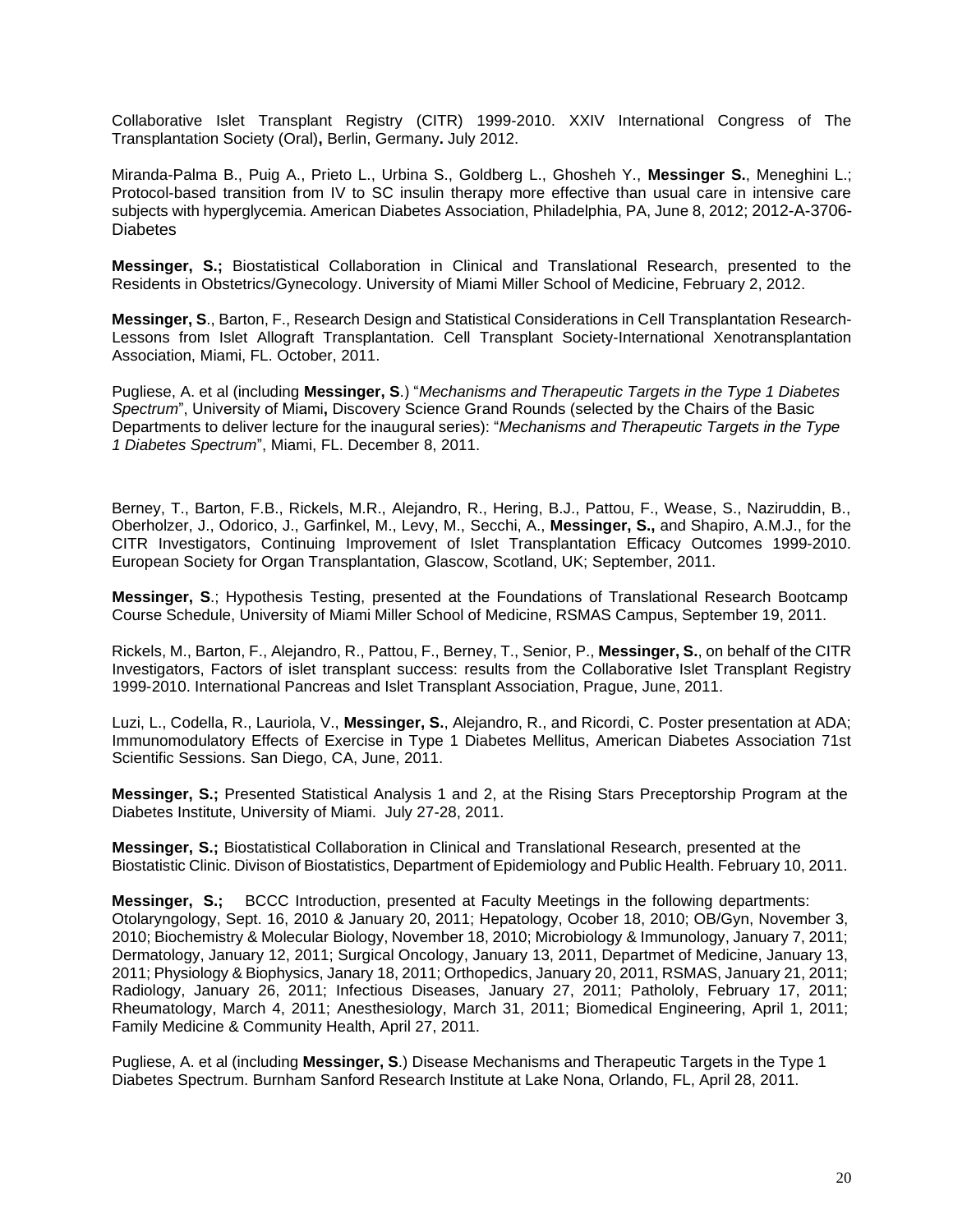Pugliese, A. et al (including **Messinger, S**.) Islet Autoimmunity: Lessons from Recurrent Diabetes in Pancreas Transplant Recipients. Department of Pathology and Laboratory Medicine, University of Florida, Gainesville, October 12, 2010.

**Messinger, S.;** Hypothesis Testing & Statistical Significance, presented at the Fellows Research Conference in the Diabetes Research Institute, University of Miami Miller School of Medicine, October 13, 2010.

**Messinger, S**.; Hypothesis Testing, presented at the Foundations of Translational Research Bootcamp Course Schedule, University of Miami Miller School of Medicine, RSMAS Campus, September 22, 2010.

Pugliese, A. et al (including **Messinger, S.)** Islet autoreactivity in Human T1D: Advancing Discovery of Biomarkers of Disease Progression and Intervention", Insights into human islet-specific effectors associated with recurrent disease following pancreas transplantation. Immunology of Diabetes Society/Juvenile Diabetes Research Foundation Satellite Symposium at the FOCIS (Federation of Clinical Immunology Societies) meeting, Boston, June 24, 2010.

Linetsky, E, Rodriguez, K, **Messinger, S**, Sparrow-Bodenmiller, J, Wick, A, Delamater, A, Howorka, K, Meneghini, L. Mastering Your Diabetes: A Controlled Study of the Effect of Intensive Insulin Management Group Education on Patient Outcomes and Perceptions. American Diabetes Association, American Diabetes Association 70th Scientific Sessions Abstract Book, supplement to *Diabetes*. June, 2010.

Pugliese, A. et al (including **Messinger, S.**)**,** University of Miami, Skyler Visiting Professor Research in Progress presentation, Miami, February 2010.

Lauriola, V, Baidal, D, Froud, T, **Messinger, S**, Mineo, D, Bernetti, K, Herrada, E, Lagari, V, Ricordi, C, Alejandro, R. Effects of Exercise on Glucose Homeostasis in Clinical Islet Transplantation. International Pancreas and Islet Transplant Association, October, 2009.

Alejandro, R., Lagari, V, Baidal, D, **Messinger, S**, Ricordi, C, Mendez, A Glucagon Response to Hyperglycemia Following Islet Cell Transplantation in Type 1 Diabetes Melliitus. International Pancreas and Islet Transplant Association, Vencie, October, 2009,

Lauriola, V, Baidal, D, Froud, T, **Messinger, S**, Mineo, D, Bernetti, K, Herrada, E, Lagari, V, Ricordi, C, Alejandro, R. Effects of Exercise on Glucose Homeostasis in Clinical Islet Transplantation. American Transplant Congress, **Location?** May, 2009.

Pugliese, A. et al (including **Messinger, S.**) MicroRNA as Biomarkers in T1D. Type 1 Diabetes TrialNet Meeting, Washington DC, April 21, 2009.

Mita, A, Ricordi, C, **Messinger, S**, Miki, A, Misawa, R, Barker S, Molano, R.D., Haertter, R, Alvarez, A, Khan, A, Pileggi, A, Miyagawa, S, Inverardi, L, Ichii, H., Superiority of Iodixanol (Optiprep) over Ficoll in Human Islet Purification. American Transplant Congress, May 2009.

Leitao C, Cure P, **Messinger S**, Pileggi A, Lenz O, Froud T, Faradji R, Selvaggi G, Ricordi C, Alejandro R. Kidney Function after Clinical Islet Transplantation. Presented at XXII International Congress of The Transplantation Society (Mini-Oral), **Location?** August 2008.

Froud T, Faradji RN, Tharavanij T, **Messinger S**, Pileggi A, Baidal DA, Dinkins L, Selvaggi G, Ricordi C, Alejandro R. Long Term Insulin Independence and Restoration of First Phase Insulin Release after Supplemental Islet Infusion under Exenatide Treatment in Subjects with Islet Graft Dysfunction. Presented at XXII International Congress of The Transplantation Society (Oral), **Location?** August 2008.

Tharavanij T, Betancourt A, **Messinger S**, Cure P, Leitao CB, Froud T, Ricordi C, Alejandro R. Improved Long Term Health Related Quality of Life after Islet Transplantation: A 6-year Follow-Up Study. Presented at XXII International Congress of The Transplantation Society (Poster), **Location?** August 2008.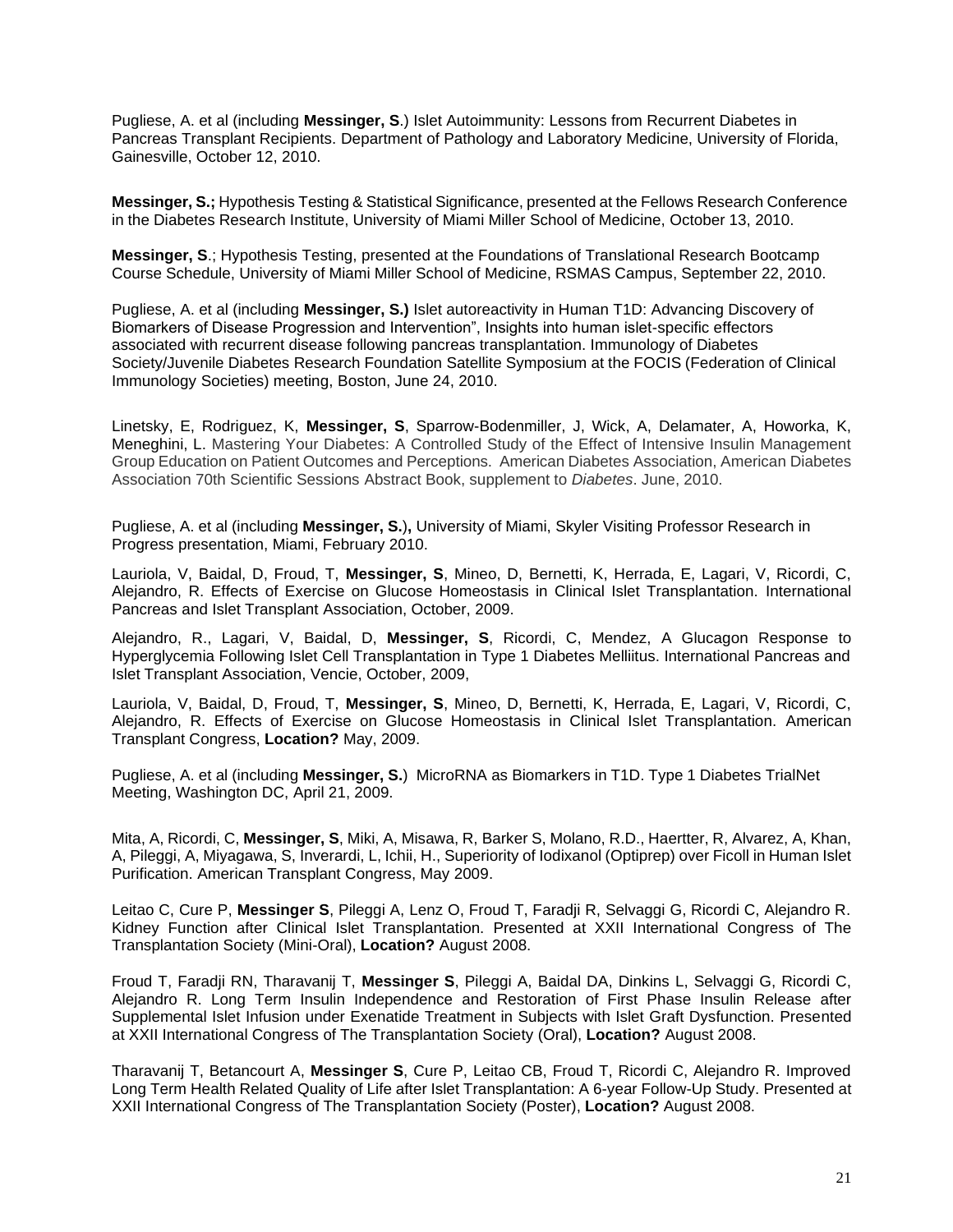Froud T, Faradji RN, **Messinger S**, Cure P, Pileggi A, Mineo M, Tharavanij T, Mendez A, Ricordi C, Alejandro R. Long Term Metabolic and Hormonal Effects of Exenatide on Islet Transplant Recipients with Allograft Dysfunction. Presented at XXII International Congress of The Transplantation Society (Poster), **Location?** August 2008.

Pugliese, A. et al (including **Messinger, S.)** Autoreactive CD4 T-lymphocytes associated with diabetes recurrence after pancreas transplantation mediate ß-cell destruction in vivo. University of Miami, Department of Medicine Research Conference, Miami, FL, December 15, 2008.

**Messinger, S**.; Biostatistical Collaboration in Medical Research, presented at the Diabetes Research Institute Seminar, University of Miami Miller School of Medicine, June, 2008.

Leitão, C., Cure, P., **Messinger, S.**, Pileggi, A., Lenz, O., Froud, T., Faradji, R., Selvaggi, G., Kupin, W., Tharavanij, T., Baidal, D., Mineo, D., Bernetti, K., Herrada, E., Ricordi, R., Alejandro, R. Kidney Function after Clinical Islet Transplantation. Presented at the American Diabetes Association 68th Scientific Sessions, (Poster), San Francisco, CA, June 2008.

Tharavanij, T., Betancourt, A., **Messinger, S**., Cure, P., Baidal, D., Leitao, C., Bernetti, K., Froud, T., Ricordi, C., Alejandro, R. Improved Long-term Quality of Life after Islet Transplantation. Presented at the American Diabetes Association 68th Scientific Sessions, (Oral Presentation), San Francisco, CA June 2008.

Leitão, C., Cure, O., **Messinger, S.,** Pileggi, A., Lenz, O., Froud, T., Faradji, R., Selvaggi, G., Kupin, W., Tharavanij, T., Baidal, D., Mineo, D., Bernetti, K., Herrada, E., Ricordi, C., Alejandro, R. Unchanged Renal Function after Clinical Islet Transplantation. Presented at the American Association of ClinicalEndocrinologist meeting (Poster), **Location?** May 2008.

Faradji, R., Tharavanij, T., Froud, T., **Messinger, S.**, Pileggi, A., Baidal, D., Mineo, D., Leitao, C.,Cure, P., Saenz, A.,Curry, A., Dinkins, L., Selvaggi, G., Ricordi, C., Alejandro,R. Long Term Insulin Independence and Restoration of First Phase Insulin Release after Supplemental Islet Infusion under Exenatide Treatment in Subjects with Islet Graft Dysfunction. Presented at the American Transplant Congress meeting (Oral Presentation), **Location?** May 2008.

Gorn, L., Faradji, R. N., **Messinger, S**., Monroy, K., Baidal, D., Froud, T., Mastrototaro, J., Ricordi, C., Alejandro, R.; Impact of Islet Transplantation on Glycemic Control as Evidenced by CGMS. American Association of Clinical Endocrinologists. Orlando, FL. May 2008.

Sareh, P. L., Froud, T., **Messinger, S.;** Hypoglycemia in Islet Cell Transplant Recipients during the Immediate Post Transplant Period. Presented at the RASP Resident Scholarly Activity Program. University of Miami Miller School of Medicine, Miami, FL. 2007.

Monroy, K., Faradji, R. N., Allende, G., Gorn, L., Denham, M., Kury-Perez, E. M., **Messinger, S.**, Cure, P., Baidal, D. A., Froud, T., Ponte, G., Ricordi, C., Pugliese, A., Alejandro, R.; Prevalence and Levels of GAD and IA-2 Autoantibodies in Patients with Long Duration of Type 1 Diabetes at the Time of Screening for Islet Transplantation. American Diabetes Association 67<sup>th</sup> Scientific Sessions. [1036-P]. Chicago, June 2007.

Diamantopoulos, S., Allende, G., Martin-Pagola, A., Ciancio, G., Ricordi, C., **Messinger, S.,** Burke, G.W., Pugliese, A.; Recurrence of Type 1 Diabetes (T1DR) After Simultaneous Pancreas-Kidney (SPK) Transplantation is Associated With Islet Cell Autoantibody Conversion. Immunology of Diabetes Society., Miami, FL. November, 2007.

Toshiyuki, Y., Camillo, R., **Messinger, S.,** Sakuma, Y., Miki, A., Rodriguez, R., Haertter, R., Khan, A., Alejandro, R., Ichii, H.; Deterioration and Variability of Highly Purified Collagenase Blends used in Clinical Islet Isolation. Congress of the International Pancreas and Islet Transplant Association. Minneapolis, MN, 2007.

Monroy, K., Faradji, R. N., Allende, G., Gorn, L., Denham, M., Kury-Perez, E. M., **Messinger, S.**, Cure, P., Baidal, D., Froud, T., Ponte, G., Ricordi, C., Pugliese, A., Alejandro, R.; Prevalence and Levels of GAD and IA-2 Autoantibodies in Patients with Long Duration of Type 1 Diabetes at the Time of Screening for Islet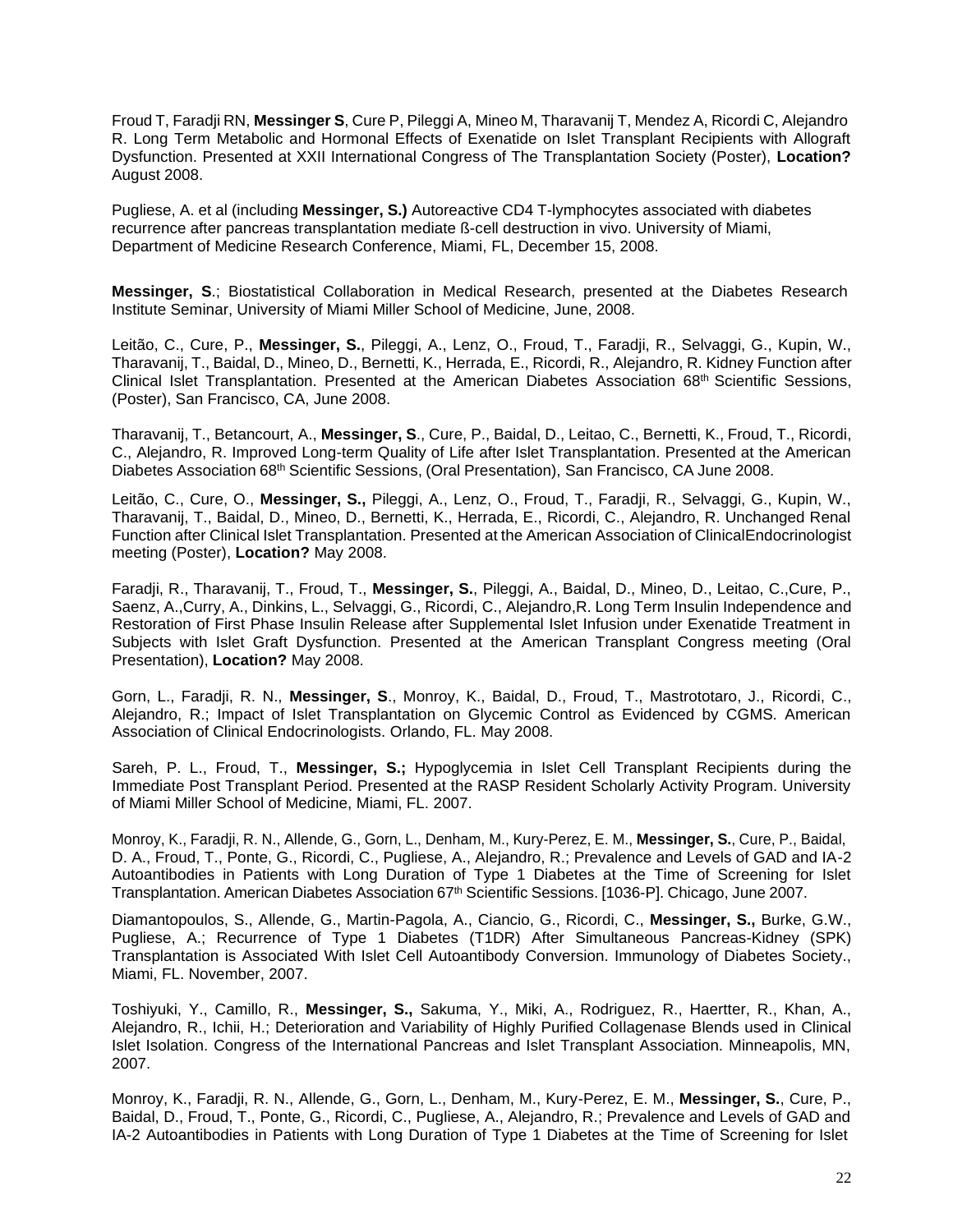Transplantation . American Diabetes Association's 67th Scientific Sessions, (Poster). Chicago, IL. June 22- 26, 2007.

Faradji, R. N., Froud, T., Monroy, K., **Messinger, S.,** Pileggi, A., Baidal, D., Cure, P., Ponte, G., Selvaggi, G., Kenyon, N., Ricordi, C., Alejandro, R.; Metabolic Effects of Exenatide in Islet Transplant Recipients with Graft Dysfunction. World Transplant Congress, Boston, MA. 2006.

Monroy, K., Faradji, R. N., Pisani, L., **Messinger, S.,** Gorn, L., Baidal, D. A., Ponte, G., Cure, P., Froud, T., Allende, G., Ricordi, C., Pugliese, A., Alejandro, R.; Prevalence of auto-antibodies in subject with type 1 diabetes at screening for islet cell transplantation. Diabetes 55 (Supplement 1: A222). 2006.

Faradji, R., Monroy, K., **Messinger**, **S.,** Pileggi, A., Froud, T., Baidal, D., Ricordi, C., Luzi, L., Alejandro R.; C-Peptide Glucose Ratio: A Better Indicator of Islet Graft Mass and Function than C-Peptide Alone in Islet Cell Transplantation. American Diabetes Association 66th Scientific Sessions, Washington, DC. 2006.

Monroy, K., Faradji, R., Pisani, L., **Messinger, S.**, Gorn, L., Baidal, D., Ponte, G., Cure, P., Froud, T., Allende, G., Ricordi, C., Pugliese, A., Alejandro, R.; Prevalence of Auto-Antibodies in Subjects with Type 1 Diabetes at Screening for Islet Cell Transplantation. American Diabetes Association 66<sup>th</sup> Scientific Sessions, Washington, DC, 2006.

Metsch, L. R., Pereyra, M. R., **Messinger, S.**, del Rio, C., Anderson-Mahoney, P., Rudy, E., Loughlin, A., Strathdee, S., Gardner, L.; Continuing Risk Behaviors Among HIV-Positive Persons Not in HIV Care: A Longitudinal Examination from The ARTAS Study. National HIV Prevention Conference, Atlanta, GA. 2006.

Ponte, G., Alejandro, A., Pileggi, A., Minuzzi, A., **Messinger, S.,** Cardenas, G., Kahn, A., Ichii, H., Ricordi, C., Goss, J., Alejandro, R.; Toward Maximizing the Success Rates of Human Islet Isolation: University of Miami and Baylor College of Medicine Experience. Congress of the International Pancreas and Islet Transplant Association, Geneva, Switzerland. 2005.

Faradji, R. N., Monroy, K.., Froud, T., Baidal, D. A., Pileggi, A., Cure, P., **Messinger, S.**, Luzi, L., Ricordi, C., Alejandro, R.; A simple measure to assess islet engraftment and function in islet allograft recipients. Congress of the International Pancreas and Islet Transplant Association., Geneva, Switzerland**.** 2005.

Faradji, R. N., Cure, P., Monroy, K., Froud, T., Baidal, D., **Messinger, S.**, Ricordi, C., Alejandro, R.; C-peptide and glucose values in the peritransplant period after intraportal islet infusions in type 1 diabetes. Congress of the International Pancreas and Islet Transplant Association (Poster). Geneva, Switzerland. 2005.

Poggioli, R., Ponte, G., Baidal, D. A., Cure, P., Pileggi, A., **Messinger, S.**, Betancourt, A., Froud,T., Faradji, R. N., Ricordi, C., Alejandro, R.; Quality of Life after Islet Transplantation. Congress of the International Pancreas and Islet Transplant Association. Geneva, Switzerland. 2005.

Poggioli, R., Ponte, G., Baidal, D., Cure, P., Pileggi, A., **Messinger S.**, Betancourt, A., Froud, T., Faradji, R. N., Ricordi, C., Alejandro, R.; Quality of Life after Islet Transplantation. American Diabetes Association., San Diego, CA. 2005.

Hafiz, M., Baidal, D., Poggioli, R., Froud, T., Ferreira, J., Rothenberg, L., Periz, M., **Messinger, S.**, Ricordi, C., Alejandro, R., CMV, EBV, and Parvovirus Status in Patients with Type 1 DM Awaiting Islet Cell Transplantation. American Transplantation Congress, Boston, MA, 2004.

Perrino, T., **Messinger, S**., Fernández, M. I.; When Male Condoms are Not an Option: Initial Acceptability of Female Condoms Among Women at High Risk for HIV. American Public Health Association. Washington, DC. 2004.

**Messinger, S.,** Duncan, R., Crandall, L., Cardenas, G., McCoy, C., Chitwood, D., Fernandez, M. I., Page, J. B., Messiah, S.; Creation of a Biostatistics Resource Center as a Shared Resource. American Public Health Association, Washington, DC. 2004.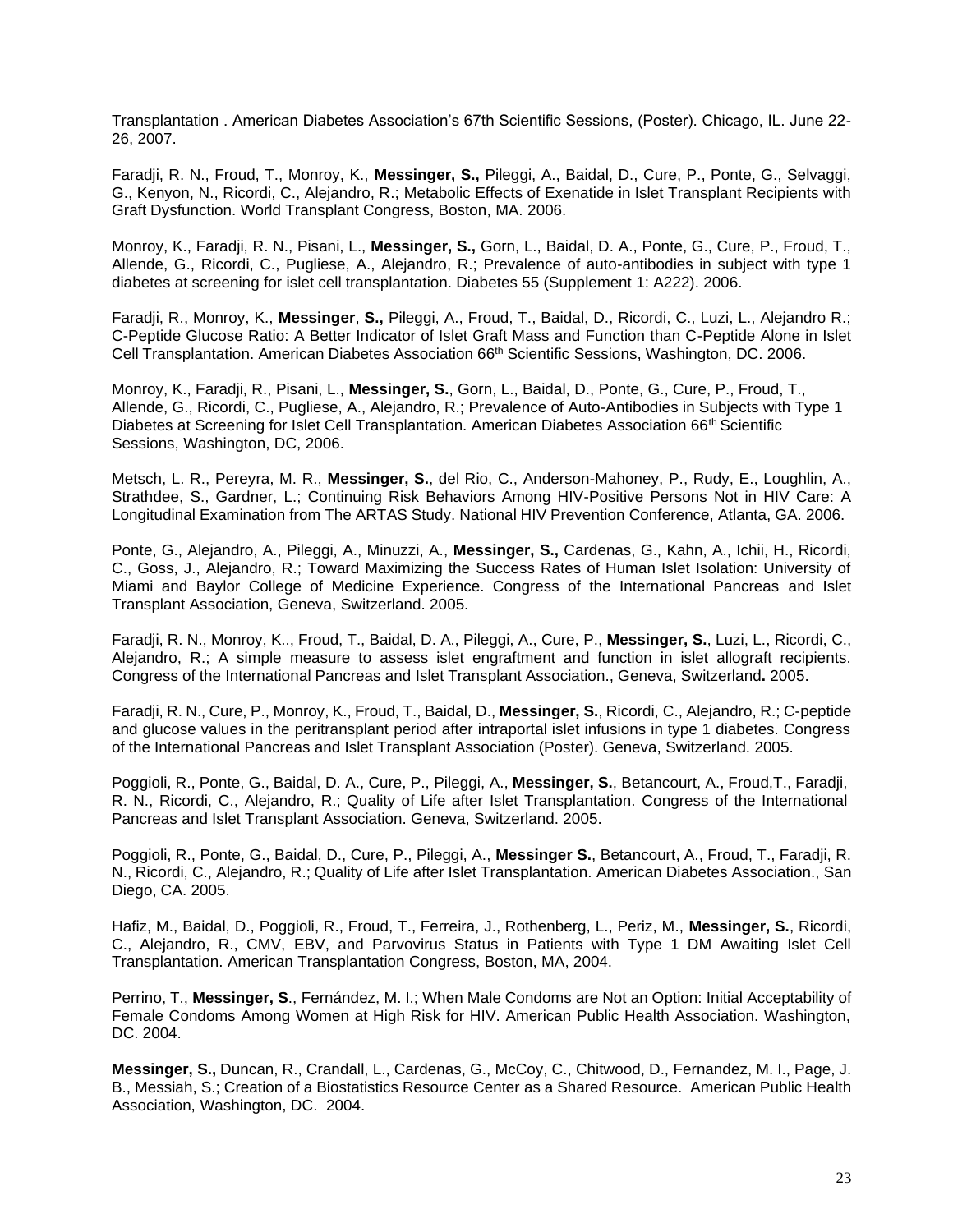Hafiz, M., Baidal, D., Poggioli, R., Froud, T., Ferreira, J., **Messinger, S**., Ricordi, C., Alejandro R.: CMV, EBV and Parvovirus Status in Patients with Type 1 Diabetes Mellitus Awaiting Islet Cell Transplantation. The XX International Congress of the Transplantation Society, Vienna, Austria. 2004.

**Messinger, Shari**; Usefulness and Pitfalls of Pilot Studies. Diabetes Research Institute Seminar. University of Miami Miller School of Medicine, Miami, FL, 2004.

Fernandez, M.I. Perrino, T., **Messinger, S.**, Mattson, T., Collazo, J.; Dual Methods: Which Urban, Minority Women are Willing to Accept a Low Efficacious Microbicide. Workshop on Dual Protection: Preventing Disease and Protecting Fertility. Presented at National Institute of Child Health & Human Development, National Institutes of Health, Bethesda, MD. 2003.

**Messinger, S.**, Murray, S.; Nonparametric Paired Two-Sample Tests for Censored Survival Data Incorporating Longitudinal Covariate Information. Contributed Paper, ENAR Spring Meetings. Tampa, FL. 2003.

**Messinger, Shari** "Hypothesis Testing and Statistical Significance", Lecture included in the Epidemiology Curriculum for the Clinical Scientist Training Program (K-30)., University of Miami Miller School of Medicine, Miami, FL, 2002.

**Messinger, S.,** Murray, S.; Nonparametric Paired Two-Sample Tests with Censored Mixture Distributions. Contributed Paper, ENAR Spring Meetings. Charlotte, NC**.** 2001.

Zhou, H. **Messinger, S.**, Brown, M; A Model of Diabetes Progression II. American Statistical Association Joint Statistical Meetings Atlanta, GA. 2001.

Zhou, H., **Messinger, S.,** Brown, M.; A Model of Diabetes Progression II. Proceedings from the ASA Joint Statistical Meetings., Atlanta, GA. 2001.

**Messinger, S.,** Brown, M., Herman, W.; A Model of Diabetes Progression, American Statistical Association Joint Statistical Meetings (Poster)., Baltimore, MD. 1999.

**Messinger, S.,** Brown, M., Herman, W.; A Model of Diabetes Progression. Proceedings from the Joint Statistical Meetings., Baltimore, MD. 1999.

#### **Professional Service Activities:**

#### **National/International:**

| National Institute of Health<br><b>BMRD At Hoc Member</b>                                                                        | 2020         |
|----------------------------------------------------------------------------------------------------------------------------------|--------------|
| National Institute of Health<br>ZRG! BST-R (02) Member Conflict Special Emphasis Panel<br><b>BST IRG</b>                         |              |
| Biomaterials, Delivery and Nanotechnology Study Section                                                                          | 2019         |
| <b>Chair Elect</b><br>Biostatistics Epidemiology and Research Design Significant Interest Group of the<br><b>CTSA Consortium</b> | 2019-present |
| National Institute of Health<br>ZRG1 DKUS-B (55) Special Emphasis Panel<br>PAR-18-744: Clinical Pilot Studies in Kidney Diseases | 2018-2019    |
| Juvenile Diabetes Research Foundation Review Panel                                                                               |              |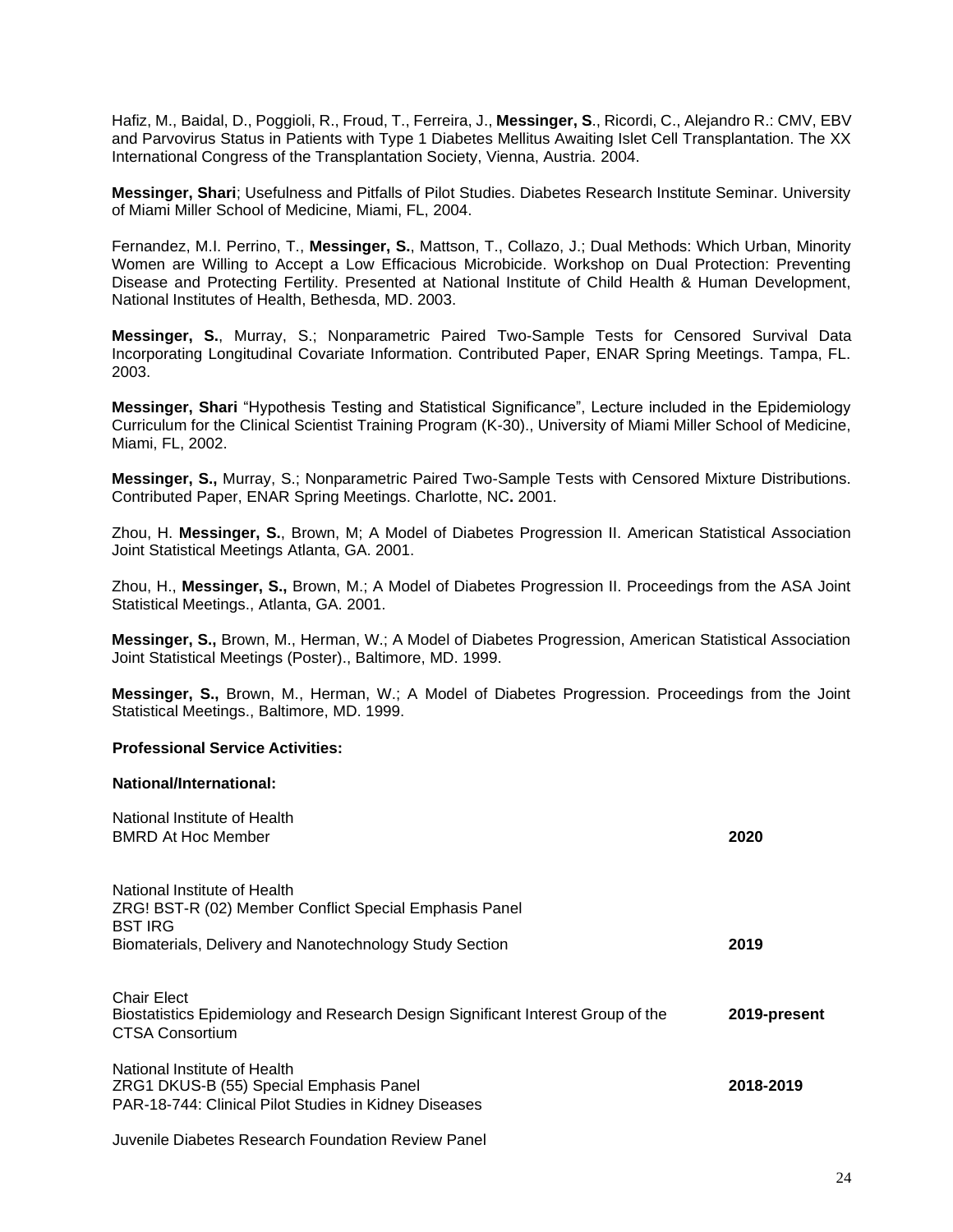| FY19 Immunotherapies RFA: Innovative Strategies to Demonstrate "Immunological<br>Proof of Mechanism" and to Explore Early Outcome Measures in<br>Immunotherapy Trial.         | 2018-2019    |
|-------------------------------------------------------------------------------------------------------------------------------------------------------------------------------|--------------|
| Juvenile Diabetes Research Foundation<br>Ad Hoc Clinical Protocol Reviewer                                                                                                    | 2018-present |
| National Institute of Health<br>2018/10 ZRG1DKUS-H CSR Special Emphasis Panel<br>Small Grants for New Investigators to Promote Diversity in<br>Health-Related Research (R21)  | 2018         |
| Juvenile Diabetes Research Foundation<br>FY18 Immune Project Concepts Review Panel                                                                                            | 2017-2018    |
| Steering Committee Member for Workshop on Mentoring hosted by the Committee<br>On Applied Statisticians                                                                       | 2015         |
| Association of Clinical and Translational Statisticians                                                                                                                       | 2015-present |
| Methods and Processes Domain Task Force of the CTSA Consortium                                                                                                                | 2015-present |
| Biostatistics Epidemiology and Research Design Significant Interest Group of the<br>CTSA Consortium.                                                                          | 2014-present |
| Patient Centered Outcomes Research Institute Reviewer                                                                                                                         | 2014-present |
| American Statistical Association Section on Statistical Consulting Nominating Committee 2013-2015                                                                             |              |
| Biostatistics Epidemiology and Research Design (BERD) Operations Committee                                                                                                    | 2013-2014    |
| Member, Special Emphasis Panel SZAI1 RRS A J1 (HIVRAD)/Scientific Review Group<br>National Institute of Health/National Institute of Allergy and Infectious Diseases<br>Panel | 2012         |
| Clinical & Translational Science Award (CTSA) BERD Key Function Committee                                                                                                     | 2012-2014    |
| Committee on Applied Statisticians, American Statistical Association                                                                                                          | 2012-2016    |
| Collaborative Islet Transplant Registry Publications and Presentations Committee                                                                                              | 2007-present |

## **VI. TEACHING**

## **25. Teaching Awards**

| Graduate Program in Epidemiology and Public Health Student Association | May 2011 |
|------------------------------------------------------------------------|----------|
| (PHSA) – "Lecturer of the Year" Award                                  |          |

## **26. Teaching Specialization:**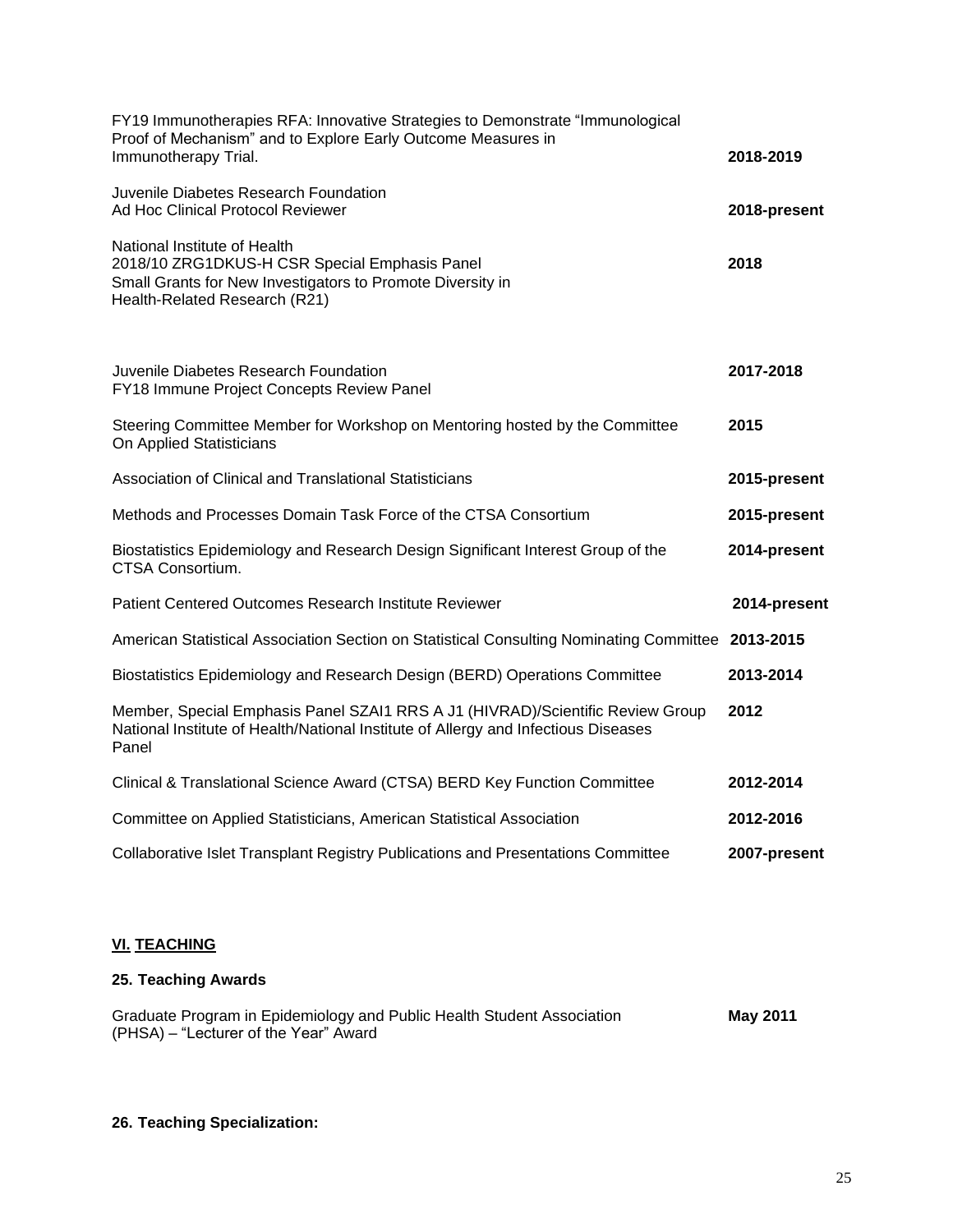## **Courses Taught**

| <b>Advanced Clinical Trials</b>                                                                                                                                                                                                | <b>Fall 2019</b><br><b>Fall 2018</b><br><b>Fall 2017</b><br><b>Fall 2016</b><br><b>Fall 2015</b><br><b>Fall 2014</b><br><b>Fall 2013</b>                                              |
|--------------------------------------------------------------------------------------------------------------------------------------------------------------------------------------------------------------------------------|---------------------------------------------------------------------------------------------------------------------------------------------------------------------------------------|
| <b>Biostatistics Consulting BST510</b>                                                                                                                                                                                         | Summer 2020<br>Summer 2019<br>Summer 2018<br>Summer 2017<br>Summer 2016<br>Summer 2014<br>Summer 2013                                                                                 |
| Medical Biostatistics II EPH 502                                                                                                                                                                                               | Spring 2016<br>Spring 2015<br>Spring 2014<br>Spring 2013<br><b>Fall 2012</b><br>Spring 2012<br>Spring 2011<br>Spring 2010<br>Spring 2009<br>Spring 2007<br>Spring 2006<br>Spring 2005 |
| <b>Statistical Principals for Clinical Trials</b>                                                                                                                                                                              | Spring 2020<br>Spring 2019<br>Spring 2018<br>Spring 2017                                                                                                                              |
| Simple Linear and Multiple Regression<br>Independent study for Dr. Carl Schulman, Assistant Professor of Surgery                                                                                                               | 2006-2007                                                                                                                                                                             |
| An Economic and Quality of Life Model of Diabetes and its Complications<br>EPH 623 - Summer Course-Epidemiology of Diabetes                                                                                                    | <b>July 2003</b>                                                                                                                                                                      |
| Probability Theory- Independent study course in Applied Statistics.                                                                                                                                                            | <b>Summer, 2003</b>                                                                                                                                                                   |
| Epidemiology Curriculum for the<br>Clinical Scientist Training Program (K-30)<br>Lecturer "Hypothesis Testing and Statistical Inference"                                                                                       | November 2002                                                                                                                                                                         |
| Department of Biostatistics, School of Public Health,<br>Graduate Teaching Assistant, Applied Statistics II: Generalized Linear Models<br>and Linear Mixed Models, Probability and Distribution Theory. University of Michigan | 1998-2000                                                                                                                                                                             |
| Department of Biostatistics and Michigan Diabetes Research and Training Center<br>Graduate Research Assistant, University of Florida College of<br><b>Engineering Graduate Fellowship</b>                                      | 1996-2000<br>1994-1996                                                                                                                                                                |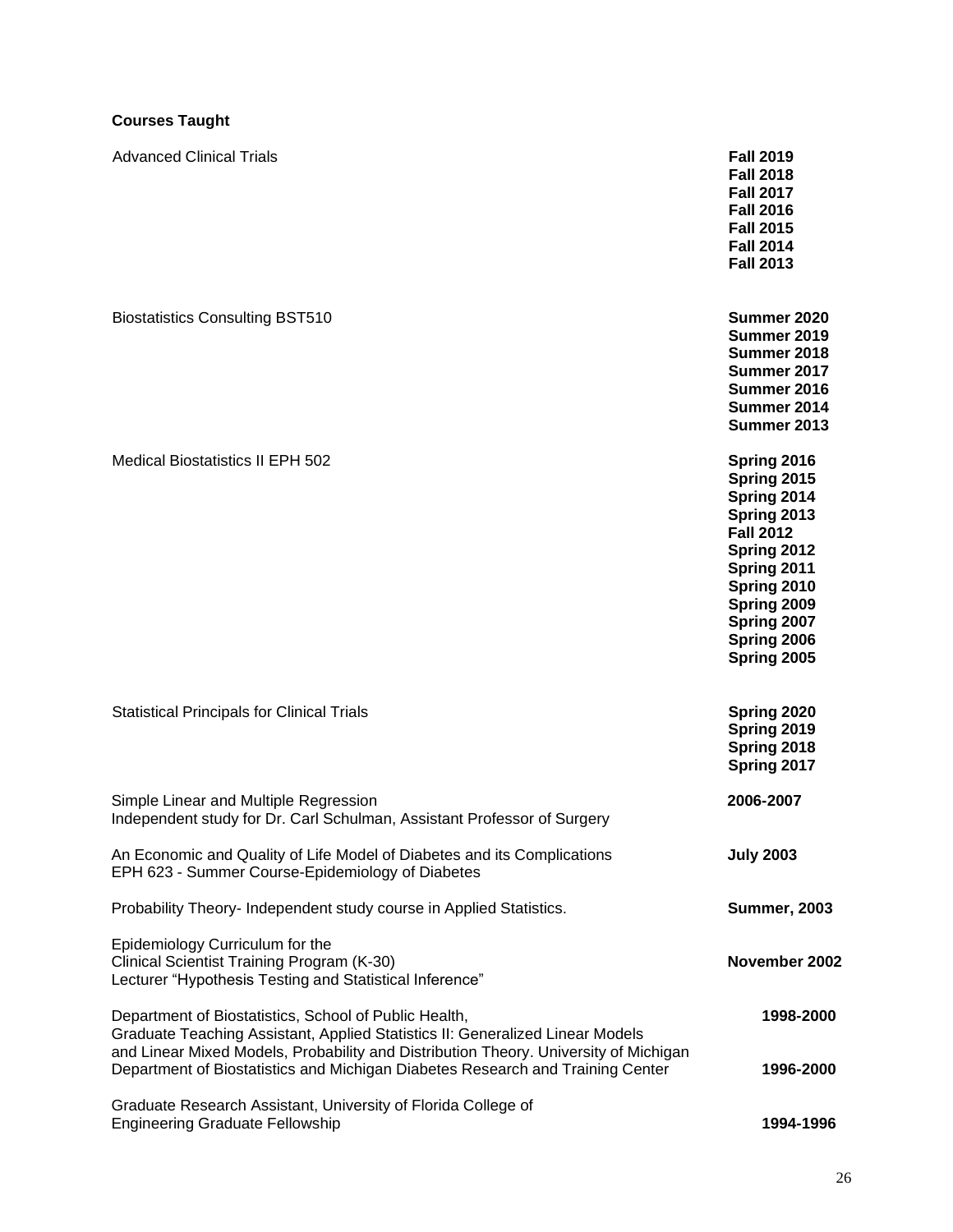## **27. Thesis and Dissertation Advising:**

| Thesis Committee Member. Huilin Yu, "New Methods for Disparity Estimation."<br>Division of Biostatistics, Ph.D. in Biostatistics, Department of Public Health<br>Sciences, University of Miami School of Medicine.                                                                                    | 2018-present |
|-------------------------------------------------------------------------------------------------------------------------------------------------------------------------------------------------------------------------------------------------------------------------------------------------------|--------------|
| Thesis Committee Chair. Yalda Zarnegarnia. "Methods for Estimating the Receiver<br>Operating Characteristic Curve Under Clustered and Case-Control Designs." Ph.D. in<br>Bioststatistics, Division of Biostatistics, Department of Public Health Sciences,<br>University of Miami School of Medicine. | 2014-2019    |
| Thesis Committee Member, Dr. Elaine VanDerPut "Prediction rates of<br>severe diabetes-related outcomes based on residential area and socioeconomic<br>characteristics." Master of Science in Public Health, Department of Epidemiology<br>and Public Health, University of Miami School of Medicine.  | 2011-2012    |
| Thesis Committee Member, Dr. Carl Schulman "Prevention of elderly pedestrian"<br>Injury - A comprehensive analysis and approach." Ph.D. in Epidemiology, Department<br>of Epidemiology and Public Health, University of Miami School of Medicine.                                                     | 2007-2011    |
| Thesis Committee Member, Danielle Broussard, Ph.D. in Epidemiology, Department<br>of Epidemiology and Public Health, University of Miami School of Medicine.                                                                                                                                          | 2005-2006    |

## **VII. SERVICE**

## **28. University Committee and Administrative Responsibilities***:*

| University of Miami Miller School of Medicine<br>Clinical and Translational Science Institure (CTSI)<br>Research Design and Biostatistics Program, Director       | 2012-present |
|-------------------------------------------------------------------------------------------------------------------------------------------------------------------|--------------|
| University of Miami Miller School of Medicine<br>Center for AIDS Research (CFAR)<br><b>Scientific Review Committee Member</b>                                     | 2012-present |
| University of Miami Miller School of Medicine<br>Department of Epidemiology and Public Health<br><b>MPH Admissions Committee Member</b>                           | 2012-2014    |
| University of Miami Miller School of Medicine<br>Master's in Clinical and Translational Investigation Committee Member                                            | 2012-present |
| University of Miami Miller School of Medicine<br>Department of Epidemiology and Public Health<br>Public Health Student Association, Faculty Advisor               | 2011-2014    |
| University of Miami Miller School of Medicine<br>Department of Epidemiology and Public Health<br><b>Biostatistics Curriculum Committee Member</b>                 | 2009-present |
| University of Miami Miller School of Medicine<br>Department of Epidemiology and Public Health<br>Biostatistics Collaboration and Consulting Core (BCCC), Director | 2009-present |